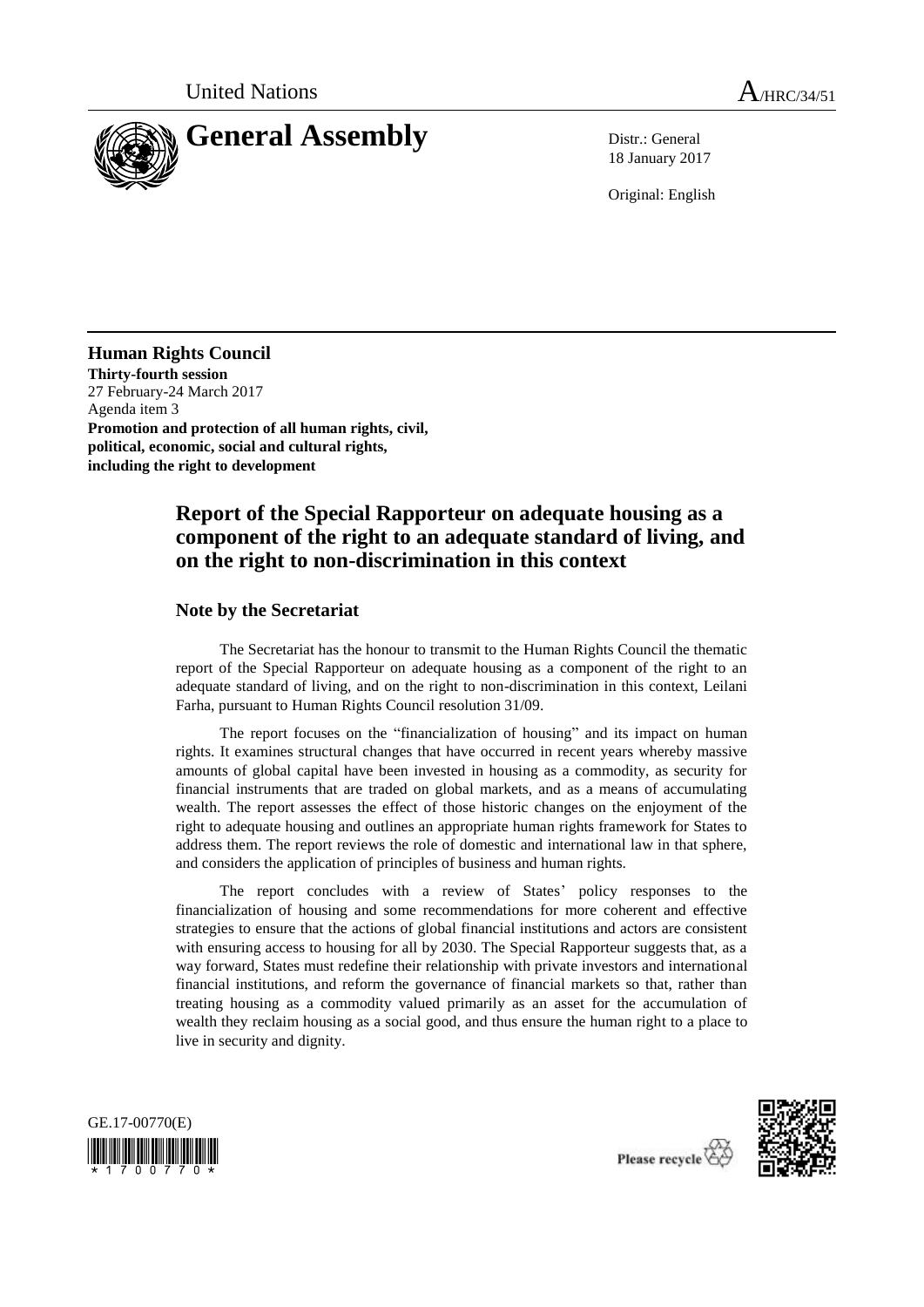# **Report of the Special Rapporteur on adequate housing as a component of the right to an adequate standard of living, and on the right to non-discrimination in this context**

# Contents

|      |           |  | Page |
|------|-----------|--|------|
| Ι.   |           |  | 3    |
| II.  |           |  | 5    |
| Ш.   |           |  | 6    |
|      | А.        |  | 6    |
|      | <b>B.</b> |  | 8    |
|      | C.        |  | 9    |
|      | D.        |  | 11   |
|      | Е.        |  | 12   |
| IV.  |           |  | 13   |
| V.   |           |  | 15   |
|      | А.        |  | 15   |
|      | Β.        |  | 16   |
|      | C.        |  | 18   |
| VI.  |           |  | 19   |
| VII. | 21        |  |      |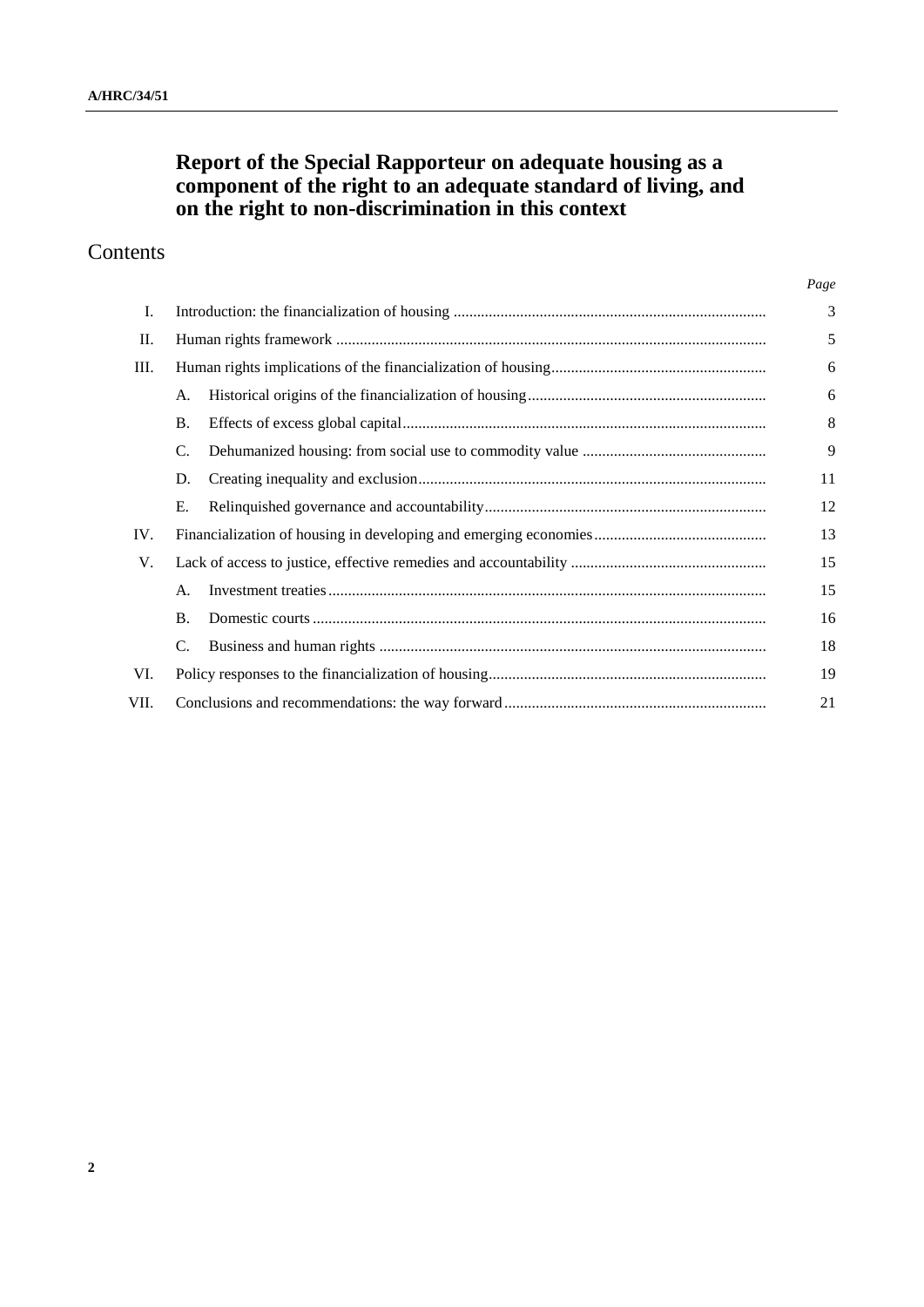# **I. Introduction: the financialization of housing**

1. The expanding role and unprecedented dominance of financial markets and corporations in the housing sector is now generally referred to as the "financialization of housing".<sup>1</sup> The term has a number of meanings. In the present report, the "financialization of housing" refers to structural changes in housing and financial markets and global investment whereby housing is treated as a commodity, a means of accumulating wealth and often as security for financial instruments that are traded and sold on global markets. It refers to the way capital investment in housing increasingly disconnects housing from its social function of providing a place to live in security and dignity and hence undermines the realization of housing as a human right. It refers to the way housing and financial markets are oblivious to people and communities, and the role housing plays in their well-being.

2. Housing and real estate markets have been transformed by corporate finance, including banks, insurance and pension funds, hedge funds, private equity firms and other kinds of financial intermediaries with massive amounts of capital and excess liquidity. The global financial system has grown exponentially and now far outstrips the so-called real "productive" economy in terms of sheer volumes of wealth, with housing accounting for much of that growth.

3. Housing and commercial real estate have become the "commodity of choice" for corporate finance and the pace at which financial corporations and funds are taking over housing and real estate in many cities is staggering. The value of global real estate is about US\$ 217 trillion, nearly 60 per cent of the value of all global assets, with residential real estate comprising 75 per cent of the total. $^2$  In the course of one year, from mid-2013 to mid-2014, corporate buying of larger properties in the top 100 recipient global cities rose from US\$ 600 billion to US\$ 1 trillion.<sup>3</sup> Housing is at the centre of an historic structural transformation in global investment and the economies of the industrialized world with profound consequences for those in need of adequate housing.

4. In "hedge cities", prime destinations for global capital seeking safe havens for investments, housing prices have increased to levels that most residents cannot afford, creating huge increases in wealth for property owners in prime locations while excluding moderate- and low-income households from access to homeownership or rentals due to unaffordability. Those households are pushed to peri-urban areas with scant employment and services.

5. Elsewhere, financialization is linked to expanded credit and debt taken on by individual households made vulnerable to predatory lending practices and the volatility of markets, the result of which is unprecedented housing precarity. Financialized housing markets have caused displacement and evictions at an unparalleled scale: in the United States of America over the course of 5 years, over 13 million foreclosures resulted in more

<sup>&</sup>lt;sup>1</sup> See Manuel Aalbers, *The Financialization of Housing: A political economy approach* (London and New York, Routledge, 2016), and Radhika Balakrishnan, James Heintz and Diane Elson**,** *Rethinking Economic Policy for Social Justice: The radical potential of human rights* (London and New York, Routledge, 2016), p. 85.

<sup>&</sup>lt;sup>2</sup> Savills World Research, "Around the world in dollars and cents: what price the world? Trends in international real estate trading", 2016, pp. 4-5. Available from www.savills.co.uk/research\_articles/188297/198669-0.

<sup>3</sup> Saskia Sassen, "The global city: enabling economic intermediation and bearing its costs", *City & Community*, vol. 15, No. 2 (June 2016), p. 105.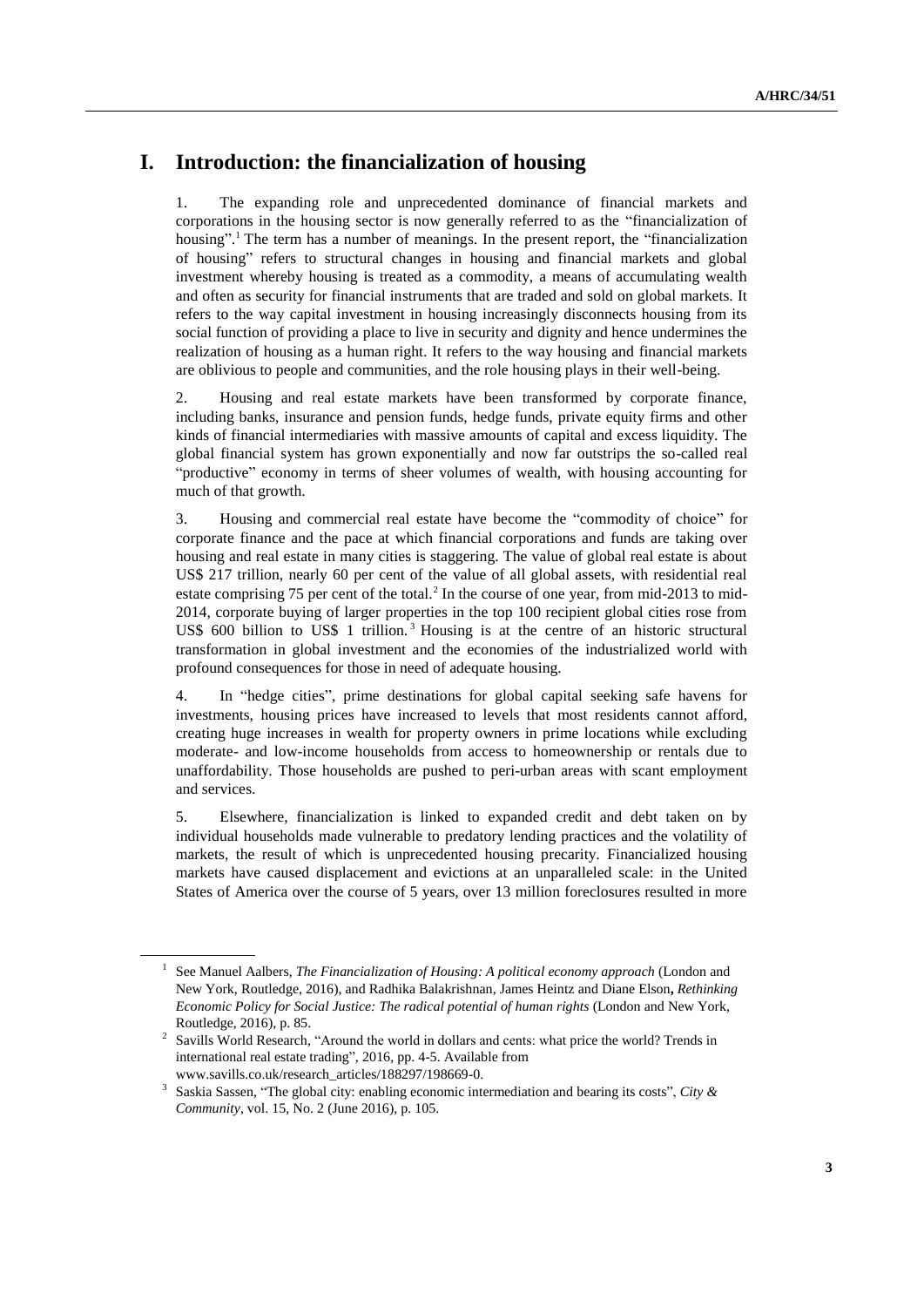than 9 million households being evicted.<sup>4</sup> In Spain, more than half a million foreclosures between 2008 and 2013 resulted in over 300,000 evictions.<sup>5</sup> There were almost 1 million foreclosures between 2009 and 2012 in Hungary.<sup>6</sup>

6. In many countries in the global South, where the majority of households are unlikely to have access to formal credit, the impact of financialization is experienced differently, but with a common theme — the subversion of housing and land as social goods in favour of their value as commodities for the accumulation of wealth, resulting in widespread evictions and displacement. Informal settlements are frequently replaced by luxury residential and high-end commercial real estate.<sup>7</sup>

7. While much has been written about the financialization of housing, it has not often been considered from the standpoint of human rights. Decision-making and assessment of policies relating to housing and finance are devoid of reference to housing as a human right. Issues related to business and human rights have received some attention in recent years. However, the housing and real estate sector — the largest business sector with many of the most serious impacts on human rights — appears to have been mostly ignored.

8. A report on the topic is timely as States embark on the implementation of the Sustainable Development Goals. If the commitment in target 11.1 to ensure access for all to adequate, safe and affordable housing and basic services is to be achieved by 2030, it is essential to consider the role of international finance and financial actors in housing systems. That will help to identify and address more effectively patterns of systemic exclusion, to ensure more meaningful human rights accountability for issues of displacement, evictions, demolitions and homelessness, and the engagement of all relevant actors in the realization of the right to adequate housing.

9. Constructing human rights accountability within a complex financial system to which Governments are themselves accountable, involving trillions of dollars in assets, may seem a daunting task. However, the global community cannot afford to be cowered by the complexity of financialization. <sup>8</sup> The present report aims to cut through some of the complexity and opaqueness of finance in housing to expose the central relevance and necessity of the human rights paradigm at multiple levels, from the international to the local.

10. The report builds on important work undertaken by the previous Special Rapporteur on the right to housing. In her 2012 report on the impact of finance policies on the right to housing of those living in poverty (A/67/286), she warned of emerging trends towards the financialization of housing encouraged by States' abandonment of social housing programmes and increased reliance on private market solutions. She documented attempts by States to rely on the private market and homeownership, which increases inequality and fails to address the housing needs of low-income and marginalized groups. More fundamentally, she called for a paradigm shift through which housing would once again be

<sup>4</sup> Saskia Sassen, "Finance as capability: good, bad, dangerous", 2014, pp. 5-6. Available from http://arcade.stanford.edu/occasion/finance-capability-good-bad-dangerous.

<sup>&</sup>lt;sup>5</sup> Observatory of Economic, Social and Cultural Rights and Platform of Mortgage Victims, "Housing emergency in Spain: the crisis of foreclosures and evictions from a human rights perspective" (December 2013), p. 12. Available from http://observatoridesc.org/sites/default/files/2013-housingemergency-spain-observatory-desc.pdf.

<sup>&</sup>lt;sup>6</sup> Saskia Sassen, *Expulsions: Brutality and Complexity in the Global Economy* (Cambridge, Massachusetts and London, Harvard University Press, 2014), p. 48.

<sup>7</sup> Stanley D. Brunn, Maureen Hays-Mitchell and Donald J. Zeigler, eds., *Cities of the world: world regional urban development,* 5th ed. (Plymouth, Rowman & Littlefield Education, 2012), p. 446.

<sup>&</sup>lt;sup>8</sup> See Saskia Sassen, *Expulsions: Brutality and Complexity in the Global Economy* (Cambridge, Massachusetts and London, Harvard University Press, 2014).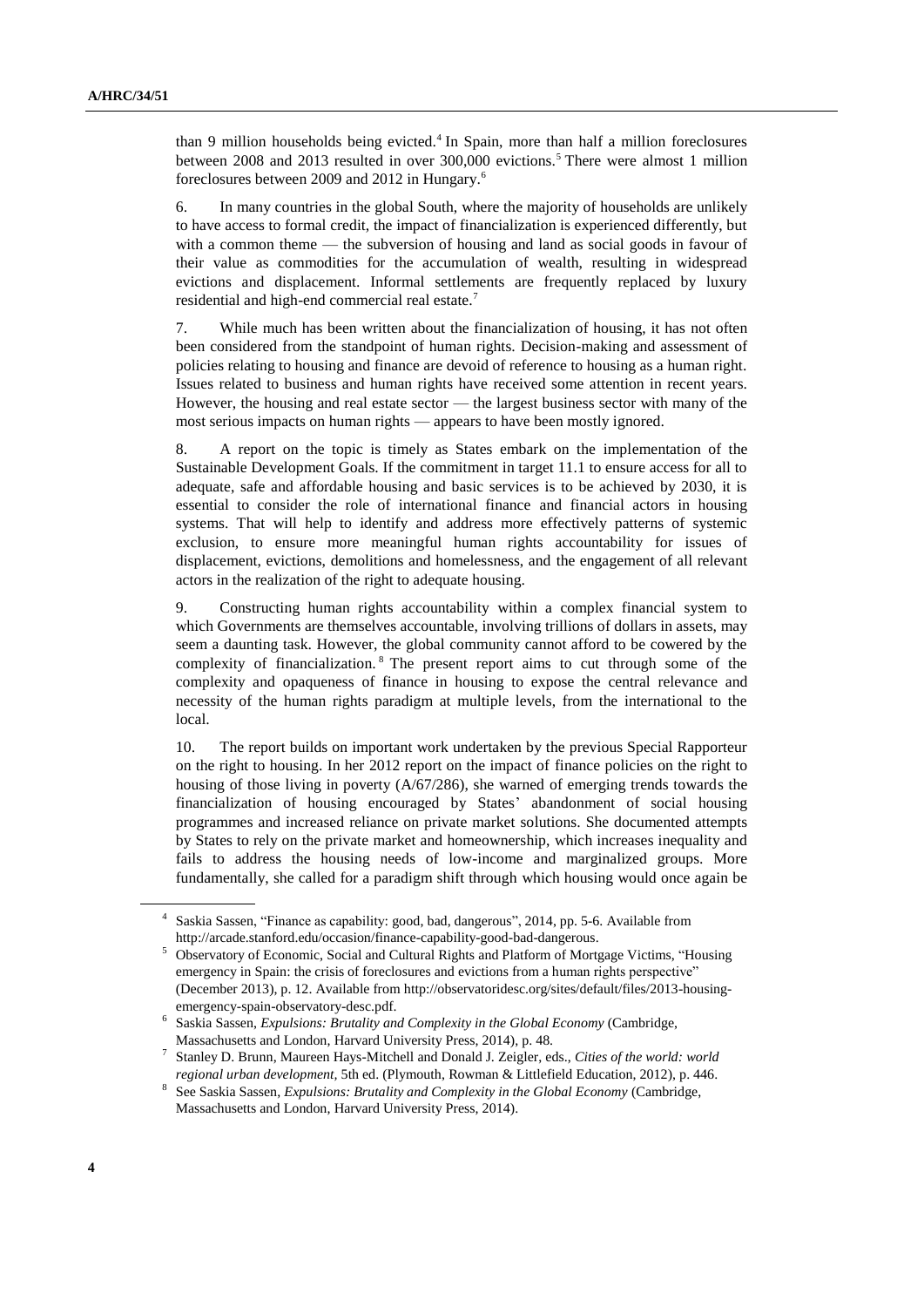recognized as a fundamental human right rather than as a commodity. The present report takes up that challenge.

## **II. Human rights framework**

11. The right to adequate housing is, at its core, the right to a place to live in dignity and security. It is interdependent with other human rights, particularly the right to equality and non-discrimination and the right to life (see  $A/71/310$ ). It is against those core human rights values that the actions of States in relation to financial actors and housing systems are to be assessed.

12. International and domestic financial institutions and markets are created and sustained by Governments and must be made accountable to States' human rights obligations. Millions of foreclosures, evictions and displacements and more than a billion people living in grossly inadequate housing conditions and homelessness worldwide signal, among other things, the failure of States and of the international community to manage the interaction between financial actors and housing systems in accordance with the right to adequate housing. The absence of any effective human rights monitoring or accountability in that sphere also signals the underestimation on the part of Governments, international and national human rights bodies, domestic courts, lawyers and advocates of the role that domestic, regional and international human rights law could play as a framework for both regulating financial actors and engaging financial systems in the realization of the right to housing.

13. States' human rights obligations are commonly categorized on the basis of a tripartite division of obligations to respect, protect and fulfil human rights. A State must respect the right to housing by refraining from taking any action that would violate that right, protect individuals and communities from violations of the right to housing by third parties and fulfil the right to adequate housing to the maximum of its available resources, with a view to achieving progressively its full realization by all appropriate means, including particularly the adoption of legislative measures.<sup>9</sup> The obligation to fulfil the right to housing includes adopting and implementing, in collaboration with stakeholders, strategies for the realization of the right to housing that clarify the responsibilities and roles of all levels of government, institutions and private actors, with goals, timelines, accountability mechanisms, appropriate budgetary allocations and measures to ensure access to justice.<sup>10</sup>

14. The tripartite obligations of States in relation to the management of financial markets and the regulation of private actors are often interpreted too narrowly. Under international human rights law, States' obligations in relation to private investment in housing and the governance of financial markets extend well beyond a traditional understanding of the duty to simply prevent private actors from actively violating rights. The assumption, bolstered by neo-liberalism, that States should simply allow markets to work according to their own rules, subject only to the requirement that private actors "do no harm" and do not violate the rights of others, is simply not in accordance with the important obligation to fulfil the right to adequate housing by all appropriate means, including legislative measures.

15. The State must regulate, direct and engage with private market and financial actors, not simply to ensure that they do not explicitly violate rights, but also to ensure that the

<sup>&</sup>lt;sup>9</sup> See International Covenant on Economic, Social and Cultural Rights, art. 2 (1).

<sup>&</sup>lt;sup>10</sup> See Committee on Economic, Social and Cultural Rights, general comment No. 4 (1991) on the right to adequate housing, paras. 11-15.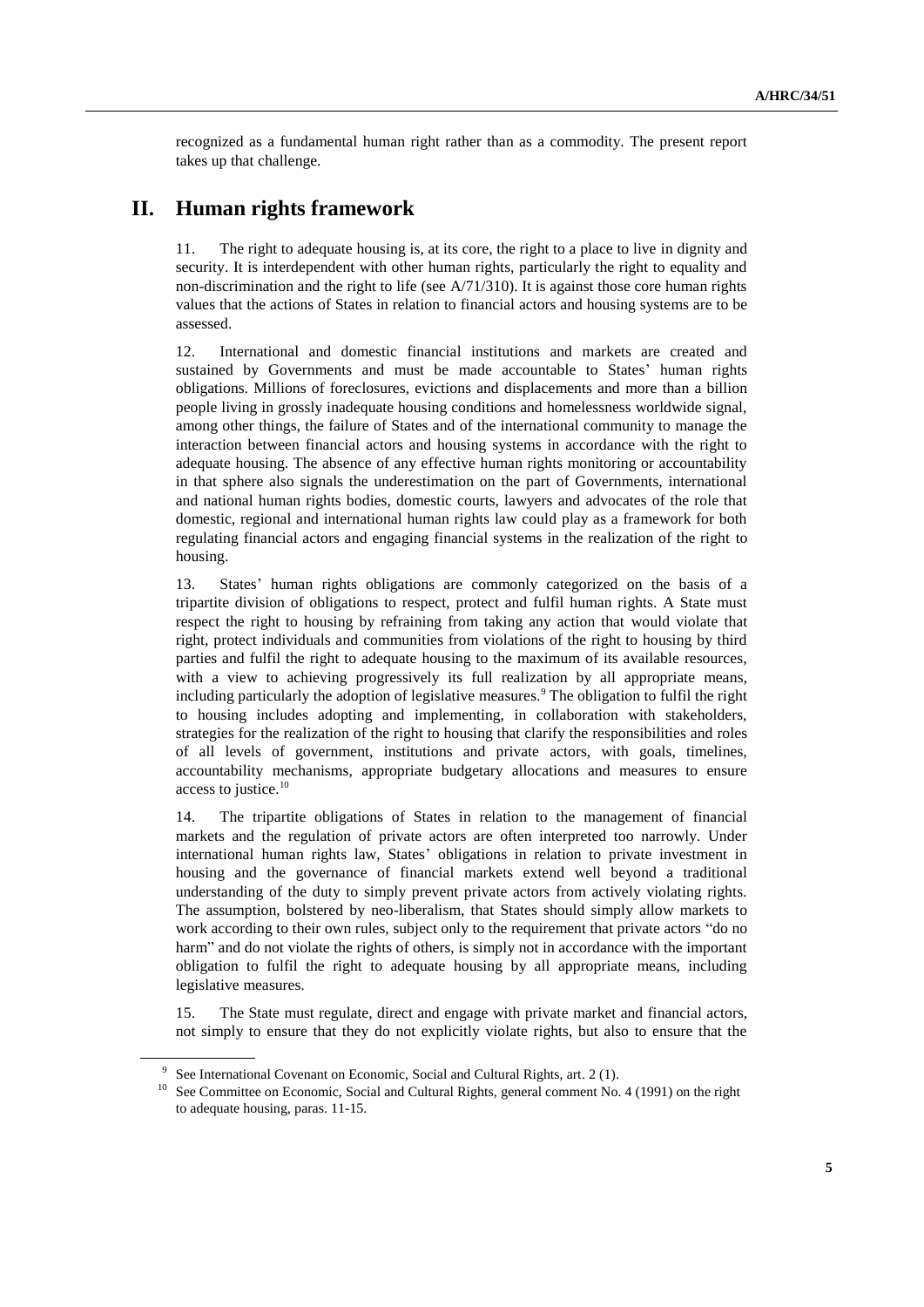rules under which they operate and their actions are consistent with the realization of the right to adequate housing. States are obliged under international human rights to ensure that private investors respond to the needs of residents for secure, affordable housing and do not cater only to the wealthy or purchase homes simply to leave them empty.

16. State compliance with the right to adequate housing must ultimately be assessed in relation to the circumstances of rights-holders. A human rights framework for addressing the financialization of housing must challenge the way in which accountability to the needs of communities and the human rights obligations of Governments has been replaced with accountability to markets and investors. Mechanisms must be established for rights-holders to be fully heard and engaged in decisions that affect them. States must ensure that financial institutions and investors are responsive to the needs of marginalized communities, behave in a manner that is consistent with the full realization of the right to adequate housing and provide complaints procedures and access to effective remedies.<sup>11</sup>

17. The Committee on Economic, Social and Cultural Rights has suggested that the obligation to fulfil incorporates both an obligation to facilitate and an obligation to provide.<sup>12</sup> In the context of the critical relationship between housing and financial markets, the articulation of a State's fulfilment obligation to not only provide housing when needed but also to facilitate the implementation of the right to housing is helpful in capturing the wide range of States' obligations to ensure that financial markets and the actions of private investors work towards the realization of the right to adequate housing.

18. In addition to the more obvious requirements, within the framework of human rights, to ensure that housing developers exercise due diligence, comply with safety standards and adopt policies of non-discrimination, for example, States may also be required to ensure that investment in housing complies with a rights-based housing strategy and with the target of ensuring adequate housing for all by 2030. Private actors may be required to take particular steps to ensure access to credit for disadvantaged households and to address the needs of residents of informal settlements, women, migrants and people with disabilities. The obligation of States to facilitate the realization of the right to housing by establishing a coherent strategy at both the national and international levels with clearly allocated roles and responsibilities is central to the commitments made by States in the 2030 Agenda for Sustainable Development and the New Urban Agenda.

## **III. Human rights implications of the financialization of housing**

#### **A. Historical origins of the financialization of housing**

19. The financialization of housing has its origins in neo-liberalism, the deregulation of housing markets, and structural adjustment programmes imposed by financial institutions and agreed to by States. It is also tied to the internationalization of trade and investment agreements which, as discussed below, make States' housing policies accountable to investors rather than to human rights. The financialization of housing is also the result of significant changes in the way credit was provided for housing and more specifically, of the advent of "mortgage-backed securities".

<sup>11</sup> See Committee on Economic, Social and Cultural Rights, communication No. 2/2014, *I.D.G. v. Spain*, Views adopted on 17 June 2015, and general comment No. 9 (1998) on the domestic application of the Covenant. See also Balakrishnan, Heintz and Elson**,** *Rethinking Economic Policy for Social Justice*, pp. 96-97.

<sup>&</sup>lt;sup>12</sup> See Committee on Economic, Social and Cultural Rights, general comments No. 12 (1999) on the right to adequate food, para. 15, and No. 13 (1999) on the right to education, para. 46.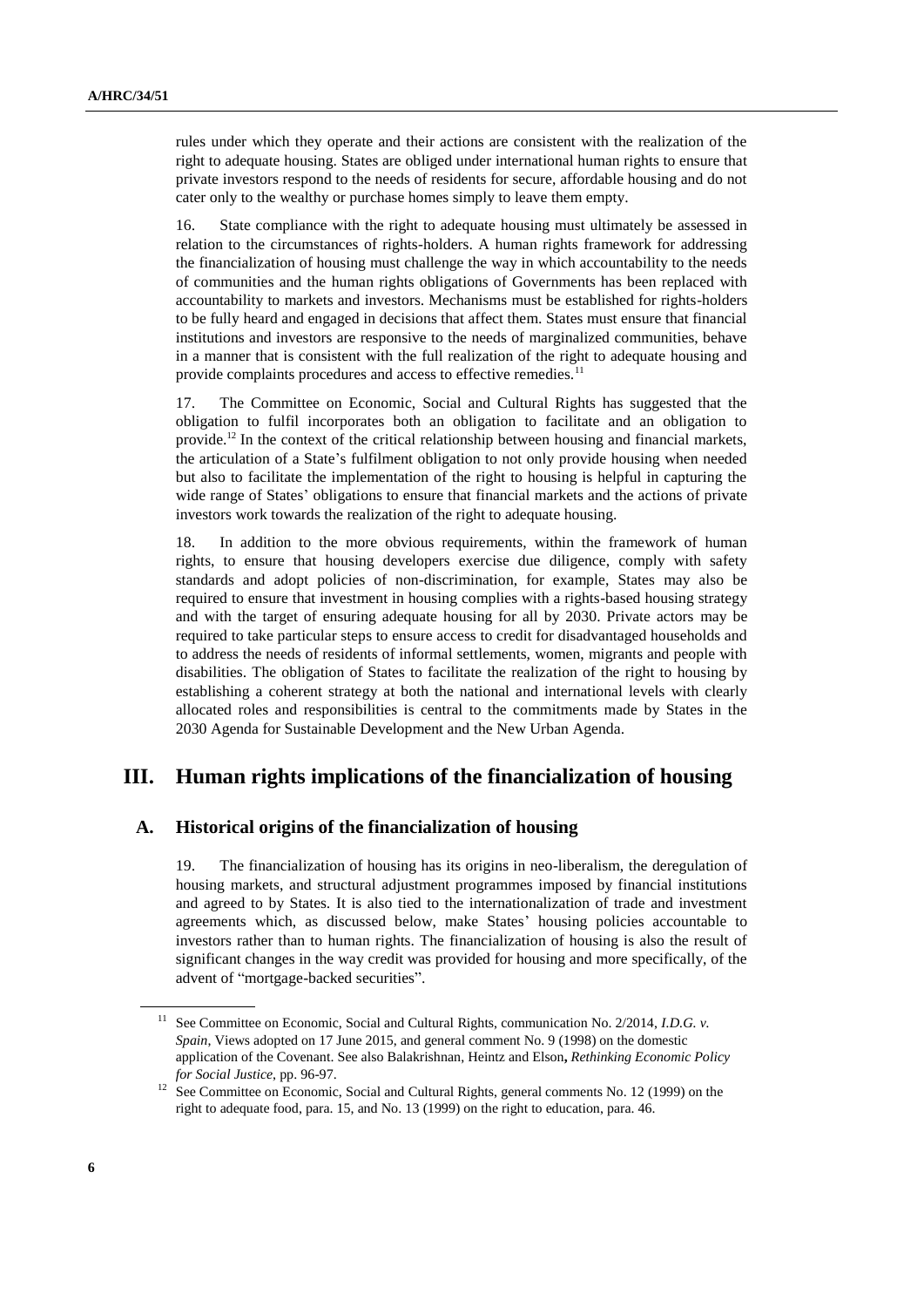20. Prior to the advent of mortgage-backed securities in the 1980s, the provision of credit for a housing purchase was generally an individualized contractual relationship between a single lender, usually a bank or a savings and loan institution, and a single creditor or homeowner. Mortgage-backed securities were promoted as a means of attracting additional lenders into the mortgage market by reducing the reliance on local financial institutions. They allowed for portfolios of mortgages to be bundled together, in order to distribute the risk more evenly among all of the mortgages, and sold to investors in the form of bonds or investment instruments on secondary bond markets. That created new conditions for global capital to be invested in housing finance.<sup>13</sup>

21. The 2008 global financial crisis revealed the fragility, volatility and predatory nature of financialized housing markets and the potential for catastrophic outcomes both for individual households and for the global economy. In the United States of America, there were an average of 10,000 foreclosures per day in 2008, and as many as 35 million individuals were affected by evictions over a five-year period.<sup>14</sup> Not only had people lost their homes but they faced personal financial ruin.

22. Many expected that the global financial crisis and its impact on the human rights of millions of households would act as an alarm bell, forcing States and international financial institutions to reassess the value of unbridled financialization and introduce reforms to ensure that the financial system addressed rather than exploited the housing needs of lowincome households. Unfortunately, it seemed to have the opposite effect. Individuals and families who were affected by the crisis were often blamed for taking on too much debt and new rules and regulations were put in place to restrict their access to mortgages. Austerity measures cut programmes on which they had relied for access to housing options, and the march towards the financialization of housing continued. The States that were the most severely affected by the crisis assumed responsibility for billions of dollars' worth of distressed debt (high-risk mortgages) and arranged for them to be sold off to private equity funds, thereby increasing rather than decreasing the role and power of corporate finance in national housing systems.<sup>15</sup>

23. States have continued to focus on attracting capital and wealthy investors with reduced taxes and other benefits. Countries like Cyprus, Greece, Portugal and Spain, where harsh austerity measures have been implemented, have enacted policies to entice foreign investors into their domestic markets. <sup>16</sup> One such measure, colloquially known as the "golden visa", allows foreign investors to receive permanent residence or even citizenship in exchange for a minimum amount of investment in property: €500,000 in Spain and Portugal,  $\epsilon$ 300,000 in Cyprus and  $\epsilon$ 250,000 in Greece.<sup>17</sup> Australia has a similar programme for individual foreign investors who purchase \$A 5 million in real estate through a real estate investment trust to qualify for an Australian significant investor visa.<sup>18</sup> Programmes

<sup>13</sup> See Aalbers, *The Financialization of Housing*.

<sup>14</sup> Sassen, *Expulsions*, p. 128.

<sup>&</sup>lt;sup>15</sup> Debt and Development Coalition Ireland, "From Puerto Rico to the Dublin docklands: vulture funds and debt in Ireland and the global South", 2014, pp. 4-9. Available from www.debtireland.org/download/pdf/ddci\_vulture\_funds\_report.pdf.

<sup>&</sup>lt;sup>16</sup> Xiangming Chen and Julia Mardeusz, "China and Europe: reconnecting across a new silk road", *European Financial Review*, vol. 2 (February 2015), p. 8.

See, for example, Spain, Act No. 25/2015, art. 63; Greece, Act No. 4146/2013, art. 6 (2); and Portugal, Act No. 23/2007, amended by Act No. 29/2012. See also "Living, buying property and doing business in Cyprus", available at www.cyprusinformation.com/.

<sup>18</sup> See Australia, "Explanatory statement: select legislative instrument No. 102, 2015", attachment D (Subclass 188 (Business Innovation and Investment) visa). See also Dallas Rogers, Chyi Lin Lee and Ding Yan, "The politics of foreign investment in Australian housing: Chinese investors, translocal sales agents and local resistance", *Housing Studies*, vol. 30, No. 5 (2015).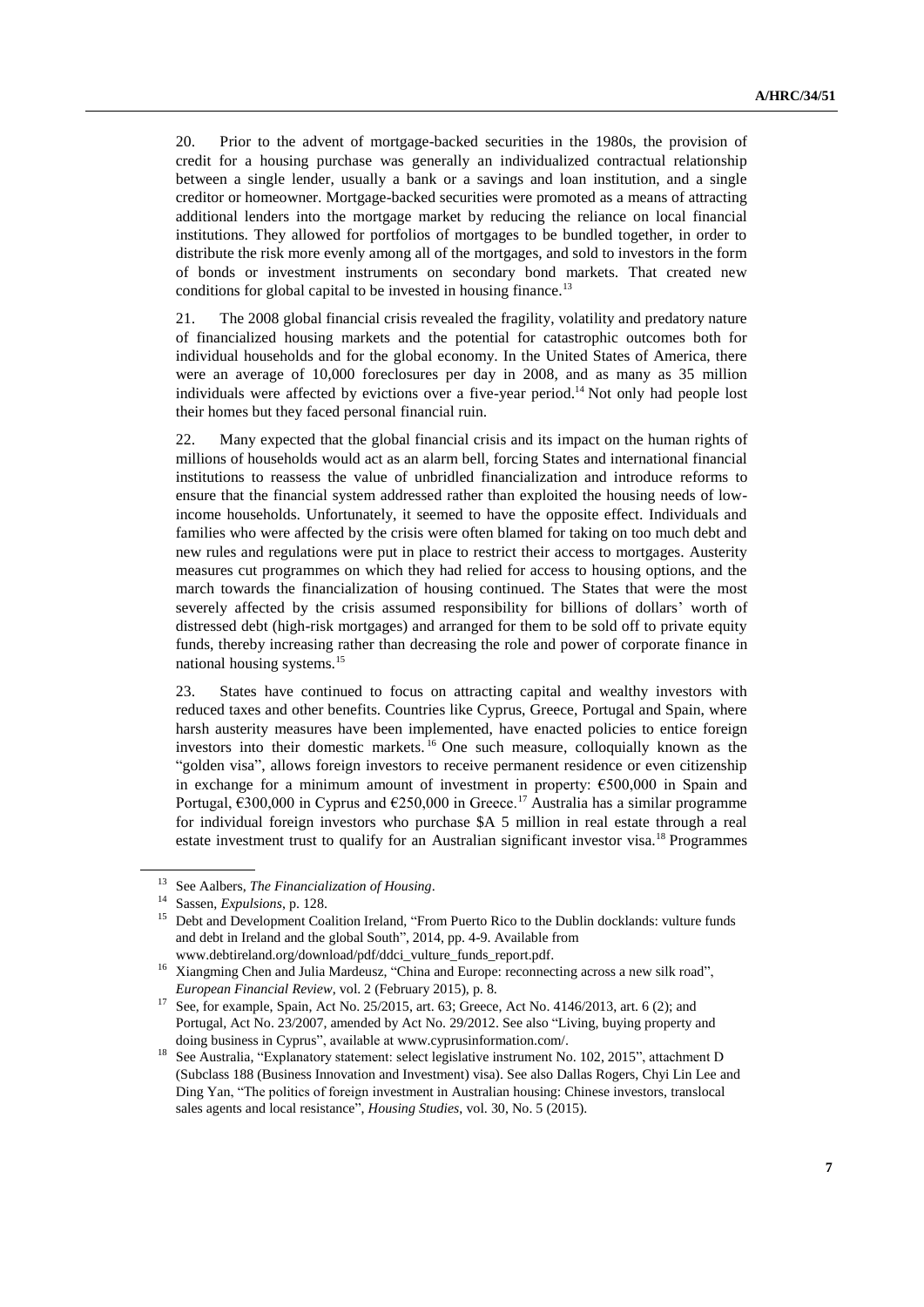of that nature can contribute to housing affordability problems for local residents without providing any evidence of substantial benefits for the broader population.

### **B. Effects of excess global capital**

24. The amount of money involved in the purchase of housing and real estate is almost impossible to digest. Cushman and Wakefield, an American global real estate services firm engaging in \$90 billion worth of real estate sales per year, publishes an annual report entitled "The Great Wall of Money" which includes a calculation of the amount of capital raised each year for trans-border real estate investments. The total in 2015 was a record \$443 billion, with residential properties representing the largest single share. The report notes that "cross border flows will continue to transform real estate investment across the globe". 19

25. Housing and urban real estate have become the commodity of choice for corporate finance, a "safety deposit box" for the wealthy, a repository of capital and excess liquidity from emerging markets and a convenient place for shell companies to stash their money with very little transparency.<sup>20</sup> In addition, corporate tax havens that generate massive amounts of profit immune from taxation, estimated at 30 per cent of global gross domestic product, are particularly attracted to housing and real estate.<sup>21</sup> In most countries, residential investment provides many tax advantages, so that the housing system itself provides a tax haven for the rich (see A/67/286, pp. 11-12).

26. Housing prices in so-called "hedge cities" like Hong Kong, London, Munich, Stockholm, Sydney and Vancouver have all increased by over 50 per cent since 2011, creating vast amounts of increased assets for the wealthy while making housing unaffordable for most households not already invested in the market.<sup>22</sup> Land prices in the 35 largest cities in China have increased almost five-fold in the past decade and prices for urban land in the top 100 cities in China have increased on average by 50 per cent in the past year.<sup>23</sup>

27. Corporate finance does not only profit from inflated prices in hedge cities, it also profits from housing crises. <sup>24</sup> The global financial crisis created unprecedented opportunities for buying distressed housing and real estate debt, which was sold off at fire sale prices in countries such as Ireland, Spain, the United Kingdom of Great Britain and Northern Ireland and the United States of America. The Blackstone Group, the world's largest real estate private equity firm, managing \$102 billion worth of property, spent \$10 billion to purchase repossessed properties in the United States of America at courthouses and in online auctions following the 2008 financial crisis, emerging as the largest rental

<sup>&</sup>lt;sup>19</sup> Cushman and Wakefield, "The Great Wall of Money", 2016, p. 5. Available from www.cushmanwakefield.com/en/research-and-insight/2016/great-wall-of-money-2016/.

<sup>&</sup>lt;sup>20</sup> See Rodrigo Fernandez, Annelore Hofman and Manuel Aalbers, "London and New York as a safe deposit box for the transnational wealth elite" *Environment and Planning A*, vol. 48, No. 12 (December 2016).

<sup>21</sup> Aalbers, *The Financialization of Housing*, p. 85.

<sup>&</sup>lt;sup>22</sup> See Sassen, "The global city".

Edward Gleasan and others, "A real estate boom with Chinese characteristics", National Bureau of Economic Research, Working Paper 22789 (2016), p. 2. Available from [www.nber.org/papers/w22789.pdf.](http://www.nber.org/papers/w22789.pdf) See also Jacky Wong, "Why China's developers can't stop overpaying for property", *Wall Street Journal*, 24 June 2016.

<sup>&</sup>lt;sup>24</sup> Elvin Wyly and others, "Cartographies of race and class: mapping the class-monopoly rents of American subprime mortgage capital", *International Journal of Urban and Regional Research,* vol. 33, No. 2 (June 2009), p. 333.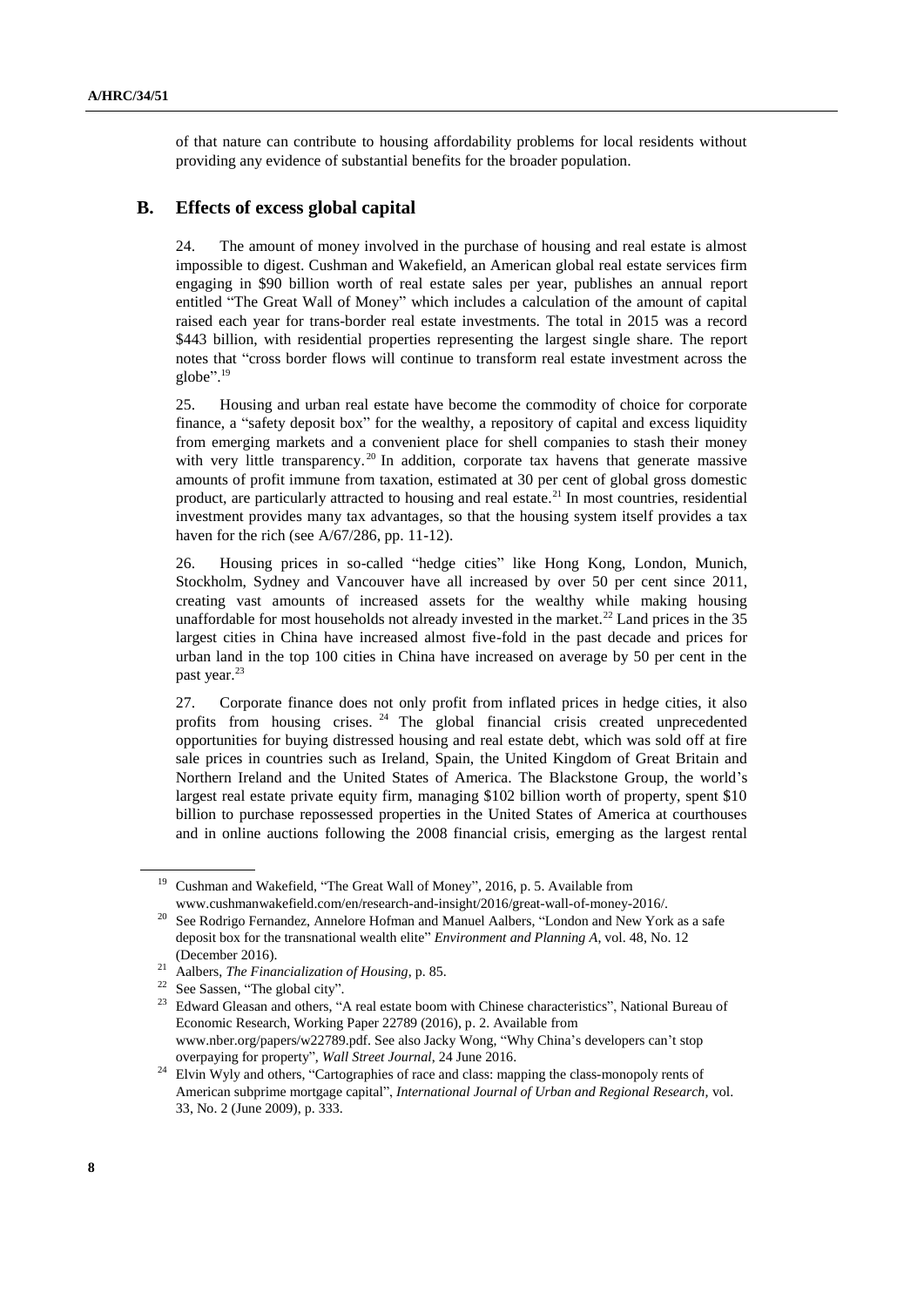landlord in the country.<sup>25</sup> Other major institutional players invested \$20 billion to purchase approximately 200,000 single-family homes in the United States between 2012 and mid-2013. <sup>26</sup> With the recovery of the United States housing market, Blackstone and other private equity firms have sought to take advantage of other buying opportunities in Europe and Asia. Cushman and Wakefield estimated that there was over €541 billion of distressed real estate debt in Europe in 2015, much of it held by public asset management companies such as the National Asset Management Agency in Ireland and the Sociedad de Gestión de Activos Procedentes de la Reestructuración Bancaria (company for the management of assets proceeding from the restructuring of the banking system) in Spain. The vast majority of that debt is being purchased by giant private equity firms.<sup>27</sup>

28. Massive investment of capital into housing markets and rising prices should not be confused with the production of housing and the benefits that accrue from it. The bulk of real estate transactions of that sort do not create needed housing or long-term secure employment. When rented homes or mortgages are owned by remote investors, money mostly flows out of communities and simply creates greater global concentration of wealth. The new corporate interest in developing rental properties from homes sold in foreclosures has also raised concerns that there is a greater incentive to pursue foreclosures rather than modify a loan agreement to avoid an unnecessary eviction.<sup>28</sup> The proliferation of foreign and domestic investment in short-term rental properties, such as for Airbnb, in countries like Portugal, has contributed to escalating prices of housing and changes to the make-up of neighbourhoods, without creating affordable housing or other benefits for the local population.

29. What is so stark about the pouring of those vast amounts of money into housing is that hardly any of it is directed towards ameliorating the insufferable housing conditions in which millions live. If even a portion of those amounts was directed towards affordable housing and access to credit for people in need of it, target 11.1 of the Sustainable Development Goals, to ensure adequate housing for all by 2030, would be well within reach. <sup>29</sup> Financialization under current regimes, however, creates the opposite effect: unaccountable markets that do not respond to housing need, and urban centres that become the sole preserve of those with wealth.

### **C. Dehumanized housing: from social use to commodity value**

30. A significant portion of investor-owned homes are simply left empty. In Melbourne, Australia, for example,  $82,000$  or one fifth of investor-owned units lie empty.<sup>30</sup> In the

<sup>&</sup>lt;sup>25</sup> Joe Beswick and others, "Speculating on London's housing future: the rise of global corporate landlords in 'post-crisis' urban landscapes", *City*, vol. 20, No. 2 (March 2016), pp. 323-325.

<sup>&</sup>lt;sup>26</sup> Right to the City Alliance, "Renting from Wall Street: Blackstone's invitation homes in Los Angeles and Riverside", July 2014, p. 9. Available from http://homesforall.org/wpcontent/uploads/2014/07/LA-Riverside-Blackstone-Report-071514.pdf.

<sup>&</sup>lt;sup>27</sup> Debt and Development Coalition Ireland, "From Puerto Rico to the Dublin docklands", p. 9.

<sup>&</sup>lt;sup>28</sup> See Sarah Edelman, Julia Gordon and David Sanchez, "When Wall Street buys Main Street: the implications of single-family rental bonds for tenants and housing markets" (Washington, D.C, Centre for American Progress, 2014). Available from www.americanprogress.org/wpcontent/uploads/2014/02/WallStMainSt\_Report.pdf.

<sup>&</sup>lt;sup>29</sup> Jonathan Woetzel and others, "Tackling the world's affordable housing challenge" (McKinsey Global Institute Report, October 2014), p. 8. Available from www.mckinsey.com/globalthemes/urbanization/tackling-the-worlds-affordable-housing-challenge.

<sup>&</sup>lt;sup>30</sup> Catherine Cashmore, "Speculative vacancies 8: the empty properties ignored by statistics" (Prosper Australia, 2015), p. 5. Available from [www.prosper.org.au/wp](file:///C:/Users/isomova/AppData/Local/Temp/www.prosper.org.au/wp-content/uploads/2015/12/11Final_Speculative-Vacancies-2015-1.pdf)[content/uploads/2015/12/11Final\\_Speculative-Vacancies-2015-1.pdf.](file:///C:/Users/isomova/AppData/Local/Temp/www.prosper.org.au/wp-content/uploads/2015/12/11Final_Speculative-Vacancies-2015-1.pdf)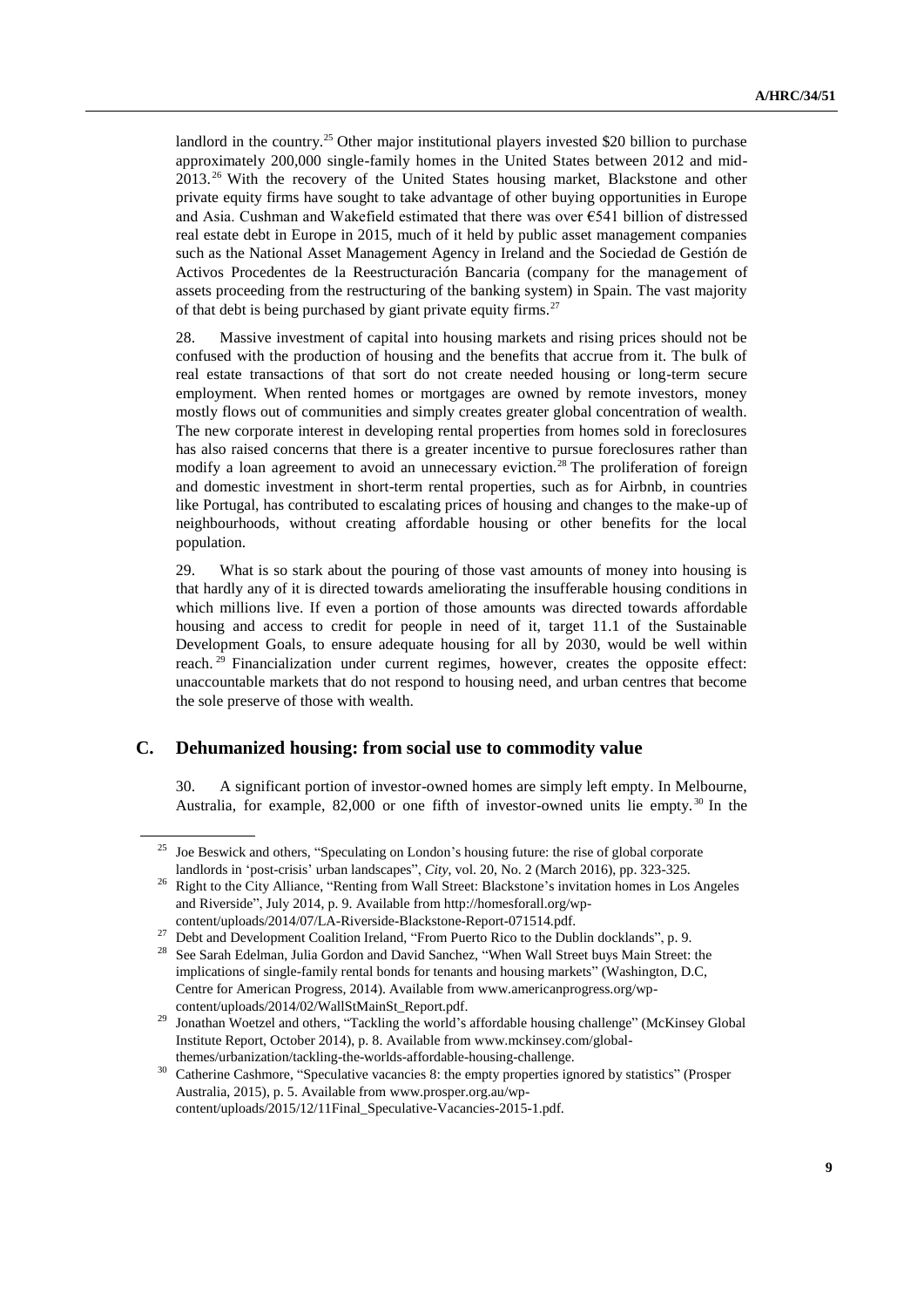affluent boroughs of Chelsea and Kensington in the city of London, prime locations for wealthy foreign investors, the number of vacant units increased by 40 per cent between  $2013$  and  $2014$ .<sup>31</sup> In such markets, the value of housing is no longer based on its social use. The housing is as valuable whether it is vacant or occupied, lived in or devoid of life. Homes sit empty while homeless populations burgeon.

31. Financialized housing markets respond to preferences of global investors rather than to the needs of communities. The average income of households in the community or the kinds of housing they would like to inhabit is of little concern to financial investors, who cater to the needs or desires of speculative markets and are likely to replace affordable housing that is needed with luxury housing that sits vacant because that is how best to turn a profit quickly. Financialized housing thus precipitates what has been referred to as "residential alienation", the loss of the critical relationship to housing as a dwelling and the diverse set of social relationships that give it meaning.<sup>32</sup> In financialized housing markets, those making decisions about housing — its use, its cost, where it will be built or whether it will be demolished — do so from remote board rooms with no engagement with or accountability to the communities in which their "assets" are located.<sup>33</sup>

32. Many corporate owners of housing are nameless. In the first fiscal quarter of 2015, 58 per cent of all property purchases over \$3 million in the United States were made by limited liability companies rather than named people, and the majority of those purchases were in cash, creating a greater level of anonymity.<sup>34</sup> More than  $36,000$  properties in London are held by shell companies registered in offshore havens such as Bermuda, the British Virgin Islands, the Isle of Man and Jersey.<sup>35</sup>

33. Many residential rental properties are now owned by bondholders or holders of public stock with no direct connection to properties. It is difficult to know who is accountable for human rights when the owner of housing is a multibillion dollar fund, bondholders, public stockholders or a nameless corporate shell. Tenants living in housing owned by absentee corporate landlords have complained of sharp increases in rent, inadequate maintenance and conditions as a result of substandard renovations that have been undertaken quickly to flip the home into rentals, and an inability to hold anyone accountable for those conditions.

<sup>31</sup> See Department for Communities and Local Government, "Vacant dwellings". Available from [https://data.london.gov.uk/dataset/vacant-dwellings/resource/c428a18b-9961-4b98-9cfe](https://data.london.gov.uk/dataset/vacant-dwellings/resource/c428a18b-9961-4b98-9cfe-b7f120114141)[b7f120114141.](https://data.london.gov.uk/dataset/vacant-dwellings/resource/c428a18b-9961-4b98-9cfe-b7f120114141) See also Ed Cumming, "'It's like a ghost town': lights go out as foreign owners desert London homes", *Guardian*, 25 January 2015, and "Empty Homes in England — data". Available from

https://docs.google.com/spreadsheets/d/1IgLJr3bfF\_63Hv1w17AkhwqwsPehC6N8q8eriVLuWs8/edit  $#$ gid $=0$ .

<sup>32</sup> See David Madden and Peter Marcuse, *In Defense of Housing: The Politics of Crisis* (London and New York, Verso, 2016), chap. 2.

<sup>33</sup> Ibid., p. 19.

<sup>34</sup> See Ana Swanson, "How secretive shell companies shape the U.S. real estate market", *Washington Post*, 12 April 2016, and Louise Story and Stephanie Saul, "Stream of foreign wealth flows to elite New York real estate", *New York Times*, 7 February 2015.

<sup>35</sup> See Transparency International UK, *Corruption on your doorstep: how corrupt capital is used to buy property in the UK* (2015). Available from www.transparency.org.uk/publications/corruption-onyour-doorstep/.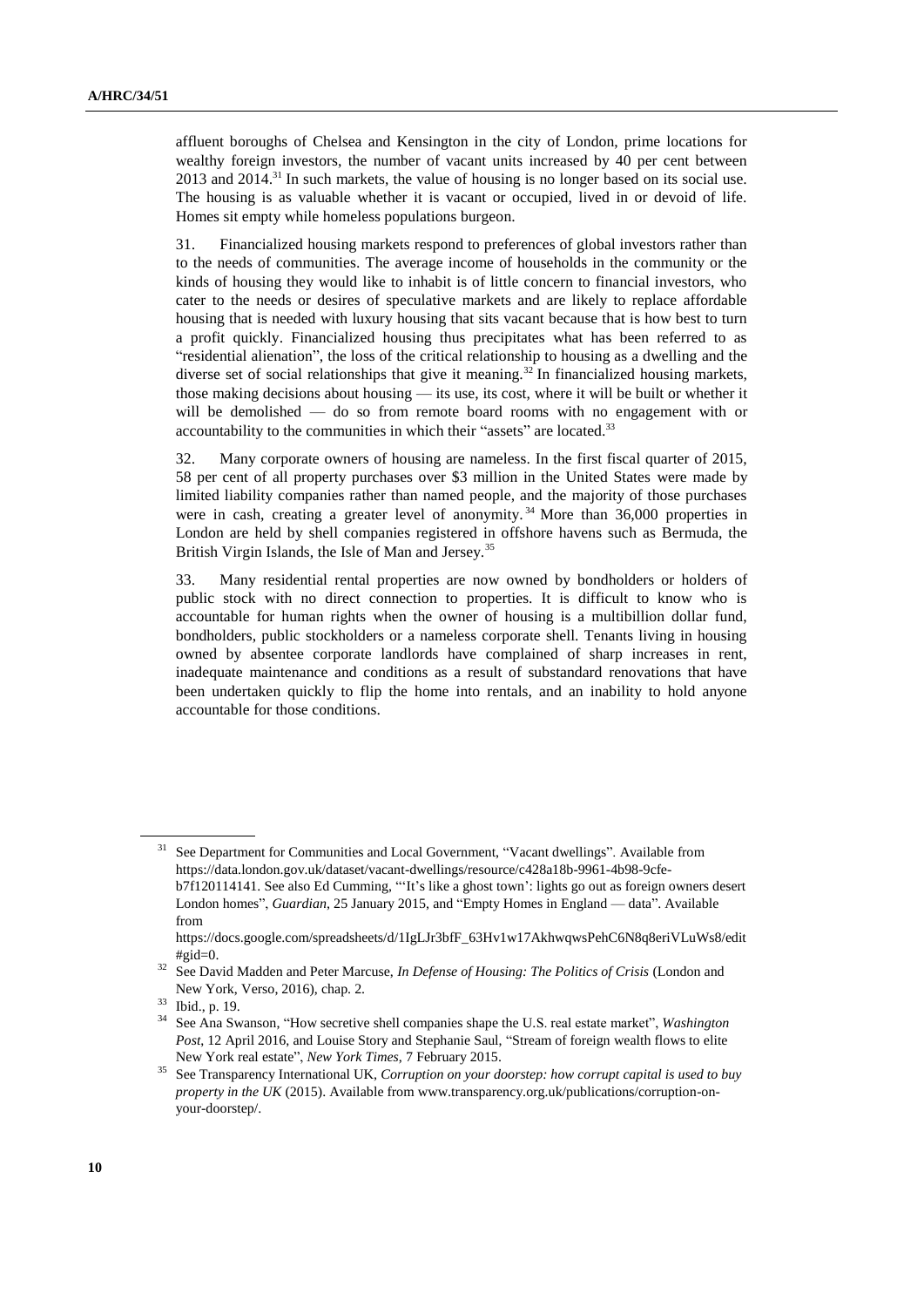## **D. Creating inequality and exclusion**

34. Increased prices of housing and real estate assets have become key drivers in the creation of greater wealth inequality. Those who own property in prime urban locations have become richer, while lower-income households confronting the escalating costs of housing become poorer. Surveys of ultra-high-net-worth individuals show that more than half have increased the proportion of their investments allocated to residential properties, with the most common reasons being in order to sell at a later date and to provide a safe haven for wealth.<sup>36</sup> The "economics of inequality",<sup>37</sup> in fact, may be explained in large part by the inequalities of wealth generated by housing and real estate investments.<sup>38</sup> Buying a home with a mortgage becomes a speculative investment depending on volatile financial markets, which may generate considerable wealth on leveraged equity or, alternatively, deprive households of a lifetime of savings.

35. The dominant impact of wealth and private investment has also created and perpetuated spatial segregation and inequality in cities. In South Africa, for example, the impact of private investment in the urban core of cities has sustained the discriminatory patterns of the apartheid area, with wealthier, predominantly white households occupying areas close to the centre and poorer black South Africans living on the peripheries of cities. That "spatial mismatch", relegating poor black households to homeownership in peri-urban areas where employment opportunities are scarce, rather than rentals in the urban core, for example, has entrenched their poverty and cemented inequality.<sup>39</sup> Similar patterns of racial displacement from urban centres and segregation in evidence in large cities in the United States have led to more severe impacts of financialization and the mortgage crisis being experienced by African-American households. <sup>40</sup> Financialization also creates gender segregation. In Australia, analysis has shown that average-income single female workers can afford to live in only one suburb of Melbourne and cannot afford to live anywhere in Sydney.<sup>41</sup>

36. In contemporary Chile, the appropriation of land by large scale investors and speculators, accumulating land and luxury properties, has meant that inner-city redevelopment has displaced many traditional residents, exemplifying "the intertwined roles of the state and assorted holders of economic capital in the production, distribution and representation of urban exclusion and segregation".<sup>42</sup>

<sup>&</sup>lt;sup>36</sup> Knight Frank Research, "The Wealth Report 2016: the global perspective on prime property and investment", p. 13. Available from http://content.knightfrank.com/research/83/documents/en/wealthreport-2016-3579.pdf.

<sup>&</sup>lt;sup>37</sup> See Thomas Piketty, *The Economics of Inequality* (Cambridge, Massachusetts and London, Harvard University Press, 2015).

<sup>&</sup>lt;sup>38</sup> See Matthew Rognlie, "Deciphering the fall and rise in the net capital share: accumulation or scarcity?" *Brookings Papers on Economic Activity* (Spring 2015), and Aalbers, *The Financialization of Housing*, p. 83.

<sup>&</sup>lt;sup>39</sup> See Socio-Economic Rights Institute of South Africa, "Edged out: spatial mismatch and spatial justice in South Africa's main urban areas", November 2016. Available from www.serisa.org/images/images/SERI\_Edged\_out\_report\_Final\_high\_res.pdf.

<sup>&</sup>lt;sup>40</sup> See Jacob Rugh and Douglas Massey, "Racial segregation and the American foreclosure crisis", *American Sociological Review*, vol. 75, No. 5 (October 2010).

<sup>41</sup> See Council to Homeless Persons, "Single working women being locked out of renting in Melbourne", 2 October 2016. Available from [http://chp.org.au/wp](http://chp.org.au/wp-content/uploads/2016/10/161002_single-women-locked-out-of-rental.pdf)[content/uploads/2016/10/161002\\_single-women-locked-out-of-rental.pdf.](http://chp.org.au/wp-content/uploads/2016/10/161002_single-women-locked-out-of-rental.pdf) See also Calla Wahlquist, "Apartment rent in Sydney and Melbourne beyond reach of many women", *Guardian*, 3 October 2016.

<sup>42</sup> Ernesto López-Morales, "Gentrification in the global South", *City*, vol. 19, No. 4 (2015), p. 569.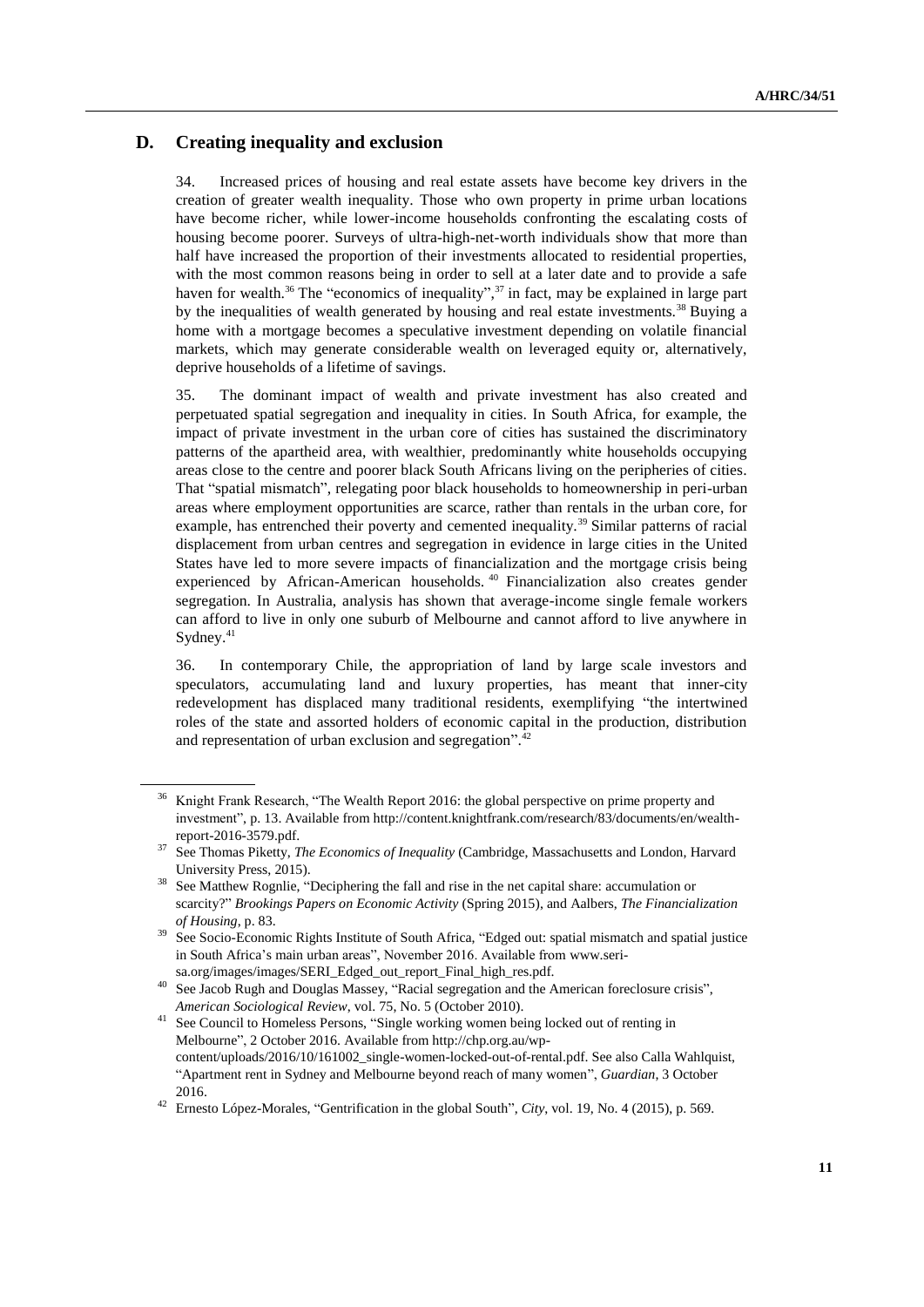37. Financialized housing markets create and thrive on gentrification and the appropriation of public value for private wealth. Improved services, schools or parks in an impoverished neighbourhood attract investment, which then drives residents out. The transformation of an old railway line in West Chelsea in Manhattan into a public walkway and park has attracted wealthy investors to a mixed income neighbourhood, radically transforming it with luxury housing units costing in the multimillions, and displacing longer term residents.<sup>43</sup> In Vancouver, the opening of new public transport facilities in Burnaby, one of the few remaining areas of affordable rental housing, has quickly led to the development of expensive condominium towers, displacing residents who have not only lived there for decades, but also invested in developing their community.

38. Patterns of inequality are often starkest in developing countries. In Africa, if current trends continue, the number of households living in informal settlements will continue to increase while the number of ultra-high-net-worth individuals is predicted to rise by almost 50 per cent in the next decade.<sup>44</sup>

### **E. Relinquished governance and accountability**

39. The financialization of housing has dramatically altered the relationship of States to the housing sector and to those to whom they have human rights obligations. Rather than being held accountable to residents and their need for housing, States' housing policies have often become accountable to financial institutions and seem to pander to the confidence of global credit markets and the preferences of wealthy private investors. Given the predominance of housing-related credit in many economies, domestic housing policy becomes intertwined with the priorities and strategies of central banks and international financial institutions, which are themselves rarely held accountable to States' human rights obligations to ensure access to adequate housing and do not meaningfully engage with rights-holders.<sup>45</sup>

40. Accountability to global finance rather than to human rights has been rigorously imposed by the International Monetary Fund and other creditors when Governments have faced foreign debt crises. Decisions made by central banks and finance ministers in consultation with international financial institutions are rarely informed by input from stakeholders or those involved with housing policy and programmes. Processes put in place to address the debt crisis in Central, Eastern and South-Eastern Europe through the "Vienna Initiative" for example, brought together "key stakeholders", identified as national central banks and Western European parent banks along with multiple regional and international financial institutions. Absent were civil society groups and anyone representing the interests of borrowing households, the people most affected by any decisions taken.<sup>46</sup>

41. In circumstances where Governments should be relying on positive measures and resource allocation to provide housing to households affected by economic downturns and widespread unemployment, many have been held accountable to austerity measures imposed by creditors. They have agreed to dramatically reduce or eliminate housing programmes, privatize social housing and sell off massive amounts of housing and real estate assets to private equity funds.

<sup>43</sup> Kevin Loughran, "Parks for profit: the High Line, growth machines, and the uneven development of urban public spaces", *City & Community*, vol. 13, No. 1 (March 2014), pp. 49-68.

<sup>44</sup> Knight Frank Research, "The Wealth Report 2016", p. 13.

<sup>45</sup> Ray Forrest, "Globalization and the housing asset rich", *Global Social Policy*, vol. 8, No. 2 (2008), p. 168.

<sup>46</sup> See Daniela Gabor, *Central Banking and Financialization: A Romanian Account of how Eastern Europe became Subprime* (New York, Palgrave Macmillan, 2011).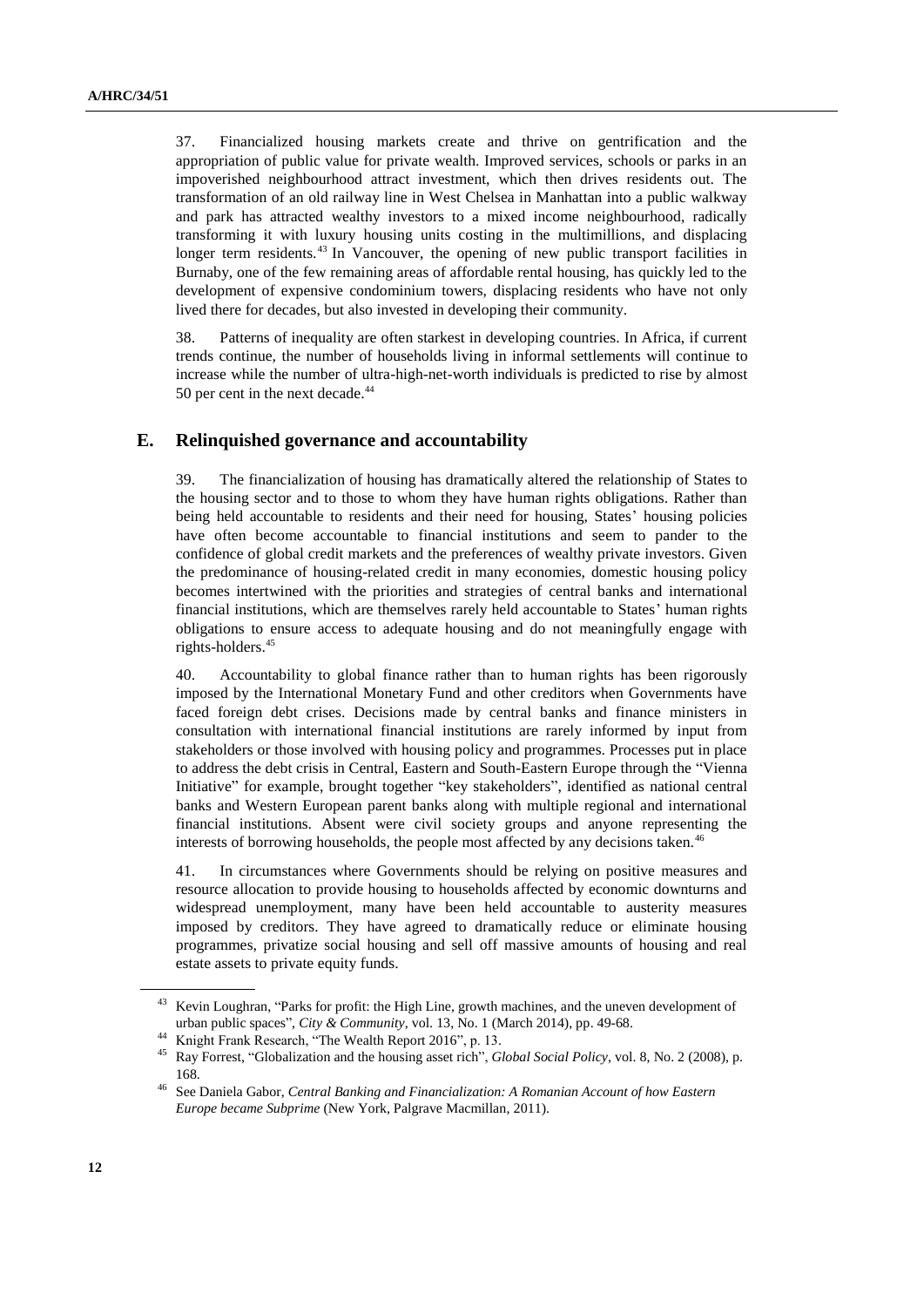42. As noted by the Institute for Human Rights and Business, global financial institutions with representations from central bank governors and ministers of finance, "seem generally remote from stakeholder engagement. These institutions are independent self-governing bodies with their own rules of procedure and are not directly accountable to the public."<sup>47</sup> Governments relying on the financial system and financialized housing assets to service their own debt are not encouraged by global financial institutions to manage housing systems for compliance with human rights. They are more likely to be urged to cut housing programmes and social protection programmes to comply with the demands and economic theories of financial corporations and credit agencies.

## **IV. Financialization of housing in developing and emerging economies**

43. Research into the financialization of housing has focused on Australia, Europe and North America, where access to credit extends to a large portion of the population and where the majority of the "global cities" attracting capital in unprecedented quantity are located. Caution is needed, therefore, when examining the diverse experiences of financialization, in order to avoid generalizations about global patterns based on the particular circumstances in those cities.

44. The housing sector in the global South has not been subject to extensive financing of homeownership. Only about 17 per cent of the population in Botswana, Kenya, Namibia and Zambia, for example, would be eligible for mortgage finance based on existing criteria. <sup>48</sup> Low-income, informal and indigenous communities have nevertheless experienced, first-hand, the power of financial corporations to appropriate land and real estate and to generate vast disparities in wealth by treating housing and land as commodities. The displacement of Garifuna communities by model cities containing luxury developments for tourists and wealthy residents in Honduras is an example of the kinds of displacements of communities and forced evictions that are occurring in many countries (see A/HRC/33/42/Add.2, para. 56). Many local and national governments looking for capital investment have opted to sell land to major developers at the expense of indigenous and impoverished communities and those living in precarious housing.

45. Informal settlements in Southern cities are regularly demolished for luxury housing and commercial development such as shopping malls and other high-end services intended for those with expendable incomes. In Lagos, Nigeria, for example, 30,000 residents of the Otodo Gbame community were forcibly removed after their waterfront homes were set alight, allegedly related to luxury developments. Many were left homeless.<sup>49</sup> Elsewhere, when informal settlements are upgraded with infrastructure development and the granting of formal title and credit, they become subject to speculation and rising costs that force existing residents, particularly informal renters, out of the community. The real estate market in Mumbai, India, is now actively engaged in promoting speculative investment in

See Institute for Human Rights and Business, "Human rights and sustainable finance: exploring the relationship", 11 February 2016. Available from www.ihrb.org/focus-areas/finance/report-humanrights-and-sustainable-finance-exploring-the-relationship.

See Centre for Affordable Housing Finance in Africa, "Housing Microfinance". Available from [www.housingfinanceafrica.org/projects/housing-microfinance.](http://www.housingfinanceafrica.org/projects/housing-microfinance)

Information on the relevant communication is to be made public in the joint communications report for the thirty-fourth session of the Human Rights Council.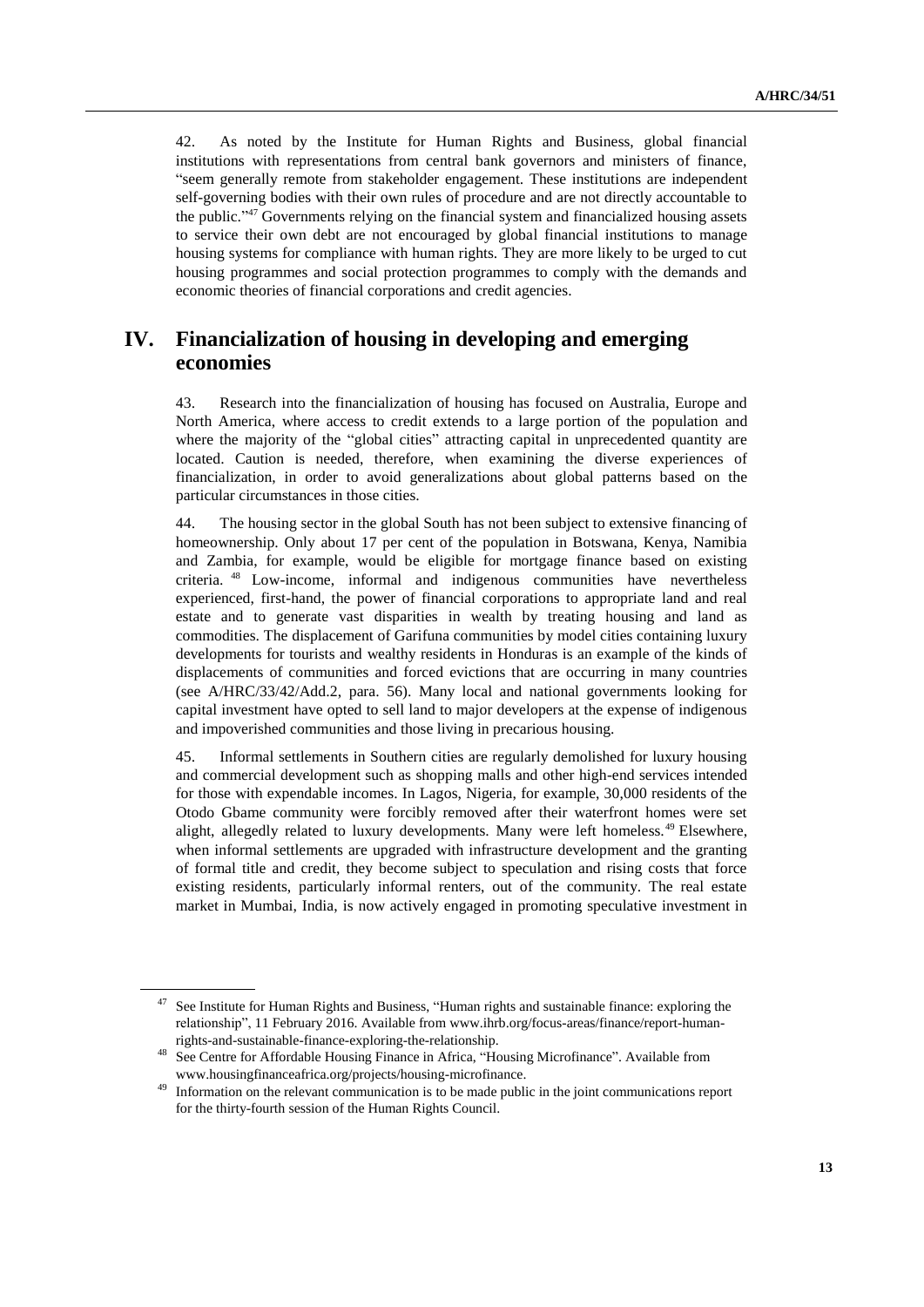informal settlements, where upgraded housing is attracting real estate speculation and price increases.<sup>50</sup>

46. Experiences of financialization in emerging economies demonstrate many commonalities with experiences in global cities.<sup>51</sup> In Malaysia, for example, the national mortgage corporation, Cagamas, originally established to promote access to affordable housing as a social policy, has been transformed into the single largest issuer of assetbacked securities in Malaysia, with more than 50 per cent of the market share, and with the goal to establish itself as a "leading securitization house in the region". It has been at the centre of a significant expansion of homeownership modelled on the United States institutions, Fannie Mae and Freddie Mac.<sup>52</sup>

47. The Republic of Korea experienced a fairly rapid transition to a financialized economy after the Asian financial crisis, when the International Monetary Fund bailout of Korean banks was made conditional on a restructuring programme of deregulation and privatization. While expanded access to mortgages has increased the rate of homeownership, the Republic of Korea now experiences greater inequality between rich and poor and has the highest level of household debt for any emerging country.<sup>53</sup>

48. In Egypt, after Prime Ministerial Decree No. 350/2007 removed restrictions on foreign purchases of property, land prices more than doubled in many areas, rising at a rate of 148 per cent per year between 2007 and 2011. <sup>54</sup> Extension of credit for housing has been largely restricted to higher income households in Cairo and Giza, and approximately 3 million homes have been left empty or unfinished by their owners in urban areas. Poverty continues to increase and more than 12 million people live in informal housing.<sup>55</sup>

49. In Mexico, mortgage securitization and other aspects of financialization have been adopted, beginning in 2003, with the active involvement of the World Bank. The housing market experienced a boom with increased mortgage lending and a tripling of the amount of residential mortgage-backed securities to over US\$ 6 billion in 2006. However, the benefits of the housing boom and securitized mortgages have not extended to the households that are most in need. Measures taken by the Government to stabilize the financial sector proved attractive to financial corporations, pension funds and private equity firms, which have become more significant actors in the Mexican housing market.<sup>56</sup>

50. In many developing and emerging economies, the World Bank and other international and regional financial institutions continue to actively promote the financialization of housing as the dominant strategy for addressing the critical need for housing, despite evidence that such strategies fail to provide housing options to the

<sup>50</sup> See Vandana Desai and Alex Loftus, "Speculating on slums: infrastructure fixes in informal housing in the global South", *Antipode*, vol. 45, No. 4 (2012).

<sup>51</sup> Bruno Bonizzi, "Financialization in developing and emerging countries: a survey", *International Journal of Political Economy*, vol. 42, No. 4 (2014), p. 91.

<sup>52</sup> Ibid., p. 93.

<sup>&</sup>lt;sup>53</sup> See Kyung-Hwan Kim and Miseon Park, "Housing policy in the Republic of Korea", Asian Development Bank Institute Working Paper, No. 570 (April 2016). Available from www.adb.org/sites/default/files/publication/183281/adbi-wp570.pdf.

<sup>54</sup> See Yahia Shawkat, "Egypt's deregulated property market: a crisis of affordability", Middle East Institute, 5 May 2015. Available from www.mei.edu/content/at/egypts-deregulated-property-marketcrisis-affordability.

<sup>&</sup>lt;sup>55</sup> See World Bank, "Opening up housing to Egypt's poorest", 5 May 2015. Available from www.worldbank.org/en/news/feature/2015/05/04/opening-up-housing-to-egypt-s-poorest.

<sup>56</sup> Susanne Soederberg, "Subprime housing goes south: constructing securitized mortgages for the poor in Mexico", *Anitpode*, vol. 47, No. 2 (March 2015), pp. 495-96.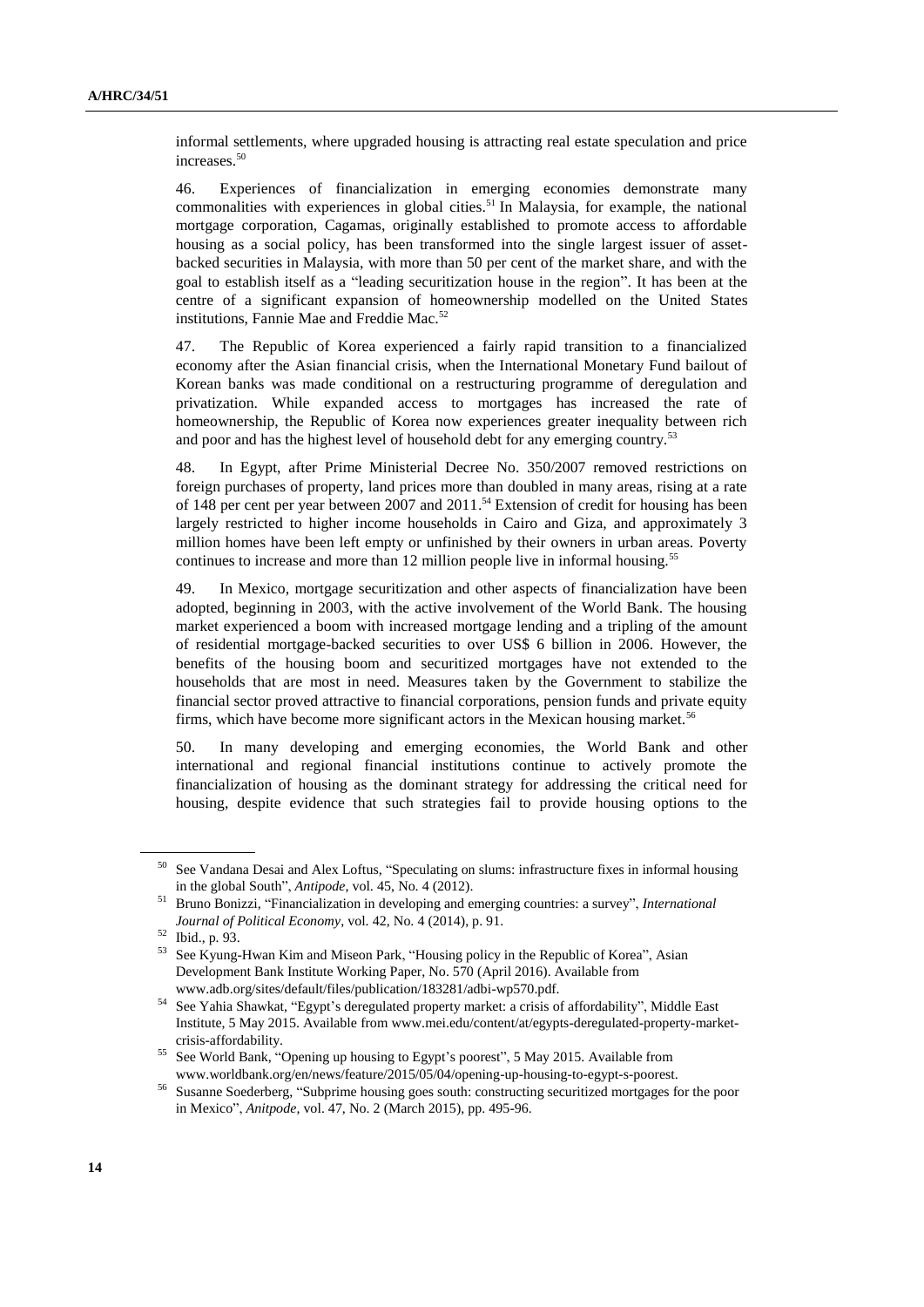households that are most in need, and lead to greater socioeconomic inequality.<sup>57</sup> World Bank development programmes concentrate on what they consider to be the building blocks of housing finance such as title registration, foreclosure procedures, lending regulations, long-term funding instruments, and improving the liquidity of mortgage assets in order to reduce the costs of credit-risk underwriting for investors.<sup>58</sup> Those policies, combined in many cases with austerity measures that reduce social protection and housing programmes, have meant that development programmes frequently support the emergence of a financialized housing system that may be at odds with States' obligations to prioritize the needs of those in the most desperate circumstances.<sup>59</sup>

# **V. Lack of access to justice, effective remedies and accountability**

51. Financialization is made possible through the legal enforcement of agreements between lenders and borrowers. It relies on legal systems governing property rights, zoning laws and contracts and also on an increasingly complex system of international and regional treaties governing the terms and conditions of investments and government actions that may have an impact on profitability.

52. The excessive financialization of housing is directly related to systemic patterns of inequality in investment treaties and in domestic law that fail to recognize the paramountcy of human rights over investor interests and deny access to justice for those whose right to housing is at stake. Ensuring meaningful accountability of financial institutions and private actors to the right to housing will require a significant transformation of current systems of law and accountability and new avenues of access to justice at the local, national and international levels.

### **A. Investment treaties**

53. There are currently almost 2,500 bilateral investment treaties in force and almost 300 treaties with investment provisions. <sup>60</sup> Provisions in investment treaties generally provide protection for investors from actions by States without imposing obligations on them to uphold human rights. Investors are guaranteed fair and equitable treatment, protection from direct or indirect expropriation and other protections and have access to an investor-State dispute settlement procedure to seek damages for breaches of those provisions. The effect of those protections is that investment in housing and real estate for the purposes of speculation and the accumulation of wealth becomes a protected "right", while government measures to regulate investment to protect the right to housing may be the basis for claims against States by private investors for massive damage awards.

54. Claims have recently been brought against the Dominican Republic and Panama, for example, on the basis that government decisions to cancel planned luxury developments in

<sup>57</sup> International Bank for Reconstruction and Development and World Bank Group, "World Bank Group support for housing finance" (Washington, D.C, 2016), pp. 22-29. Available from [https://ieg.worldbankgroup.org/Data/reports/housingfinance.pdf.](https://ieg.worldbankgroup.org/Data/reports/housingfinance.pdf)

<sup>58</sup> Loïc Chiquier and Michael Lea, eds., *Housing Finance Policy in Emerging Markets* (Washington, D.C., The International Bank for Reconstruction and Development/The World Bank, 2009), p. xliv.

<sup>59</sup> See Padraic Kenna, ed., *Contemporary Housing Issues in a Globalized World* (Farnham, Ashgate Publishing, 2014).

<sup>&</sup>lt;sup>60</sup> See the International Investments Agreements Navigator. Available from http://investmentpolicyhub.unctad.org/IIA.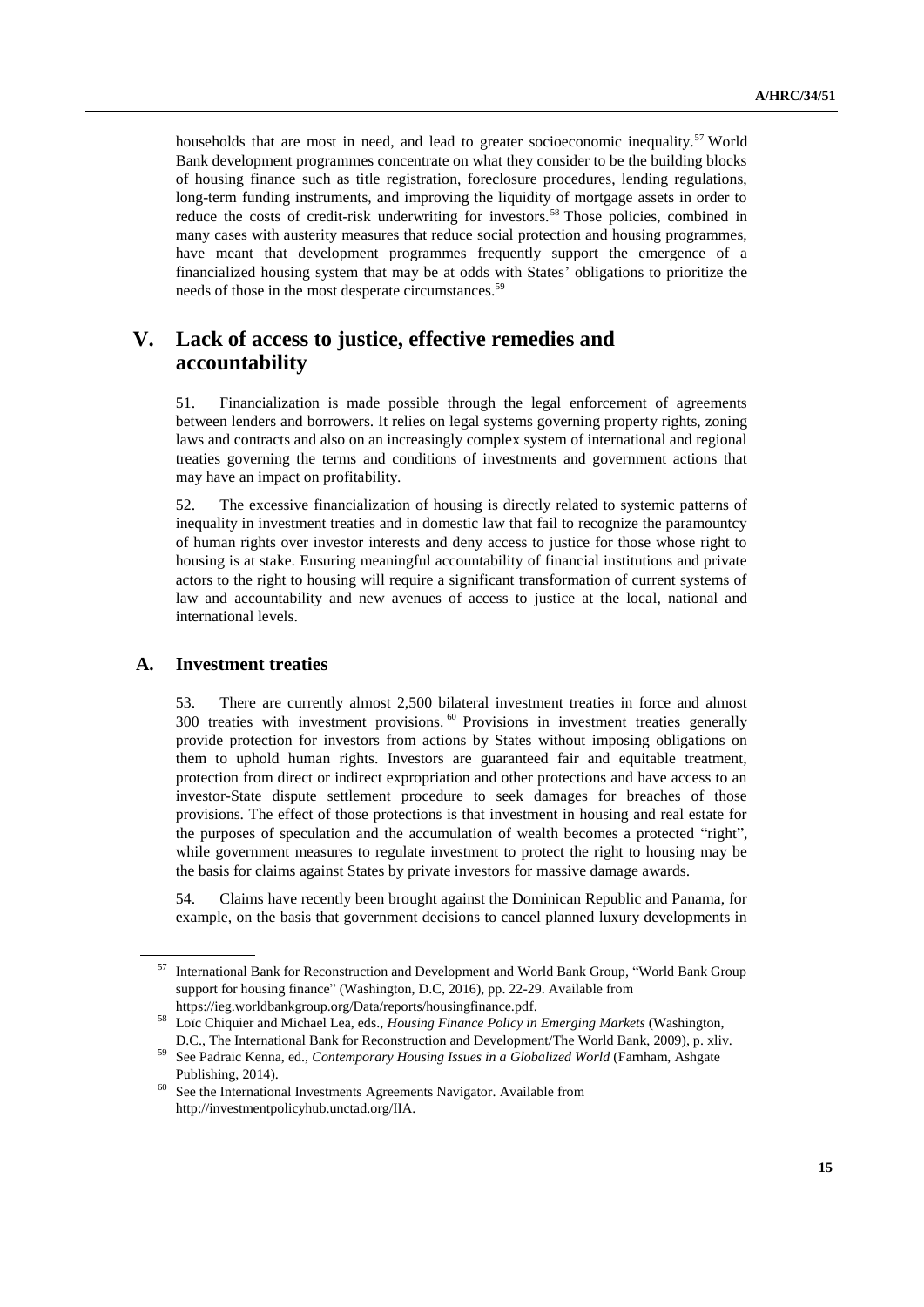order to protect indigenous territories or environmental resources violated investors' rights under bilateral investment treaties.<sup>61</sup> The Government of Mauritius is currently being taken to arbitration by a group of property development companies from the United Kingdom that invested in luxury real estate developments in Mauritius and are now seeking damages for a decision on the part of the Government to change its planning policy to restrict such developments.<sup>62</sup>

55. The mere threat of those kinds of claims can have a directive effect on State housing policy. Investment treaty arbitration frequently involves millions of dollars in damages, and thus acts as a disincentive for States to enact and enforce any regulatory measures restricting the profitability of housing or real estate assets purchased by foreign investors. Those whose right to adequate housing may have been infringed by States' failures to regulate the activities and speculative profits of foreign investors, on the other hand, have few if any avenues of redress, and certainly no ability to seek damages in the amounts claimed by private investors. The imbalance in access to remedies creates an imbalance in State accountability and priorities.

### **B. Domestic courts**

56. Domestic adjudication in the area of housing and finance has also tended to protect investors and has been oriented towards enforcing the contractual relationship between lenders and creditors, both with individual households and with States, without considering imbalances in power or the implications for human rights of the means used for enforcing repayment.<sup>63</sup> The right to adequate housing has rarely been referenced in the adjudication of foreclosures and subsequent evictions, although it is clearly at issue.

57. In some instances, courts have played an important role in holding financial institutions liable for predatory and discriminatory lending practices, albeit without reference to international human rights obligations. In a recent case, the Eleventh Circuit Court of Appeals in the United States ruled in favour of a lawsuit brought by the city of Miami against Bank of America and Wells Fargo for discriminatory predatory lending practices linked to the mortgage crisis.<sup>64</sup> The Constitutional Court of South Africa recently considered a case involving a fraudulent scheme by investors and a finance company leading to hundreds of homeowners suffering losses of homes and savings. The Court rejected a claim by banks that would place responsibility on the homeowner for repayment of an unpaid debt due to the bank, holding that there is an obligation on the part of wellresourced powerful banking groups to check on the legality of what their clients are buying before lending money and earning interest on it.<sup>65</sup>

58. There is considerable variation and inconsistency, however, in the way mortgage or rental default is addressed in domestic law and enforced by courts. In many jurisdictions,

<sup>61</sup> See *Michael Ballantine and Lisa Ballantine v. Dominican Republic*, Notice of arbitration and statement of claim, 11 September 2014, and *Álvarez and Marín Corporación S.A. and others v. Panama* (2015), International Centre for the Settlement of Investment Disputes (ICSID) case No. ARB/15/14.

<sup>62</sup> See *Thomas Gosling and others v. Republic of Mauritius* (2016), ICSID case No. ARB/16/32.

<sup>63</sup> See Lauren E. Willis, "Introduction: why didn't the courts stop the mortgage crisis?", *Loyola of Los Angeles Law Review*, vol. 43, No. 4 (January 2010), and Ada Colau and Adrià Alemany, *Mortgaged Lives: From the housing bubble to the right to housing* (Journal of Aesthetics & Protest Press, Los Angeles, Leipzig and Lon, 2014), pp. 165-167.

<sup>64</sup> See *City of Miami v. Bank of America Corp*, in The United States Court of Appeals for the Eleventh Circuit, case No. 14-14543.

<sup>65</sup> See *Absa Bank Limited v. Moore and Another* (CCT 03/16), Constitutional Court of South Africa.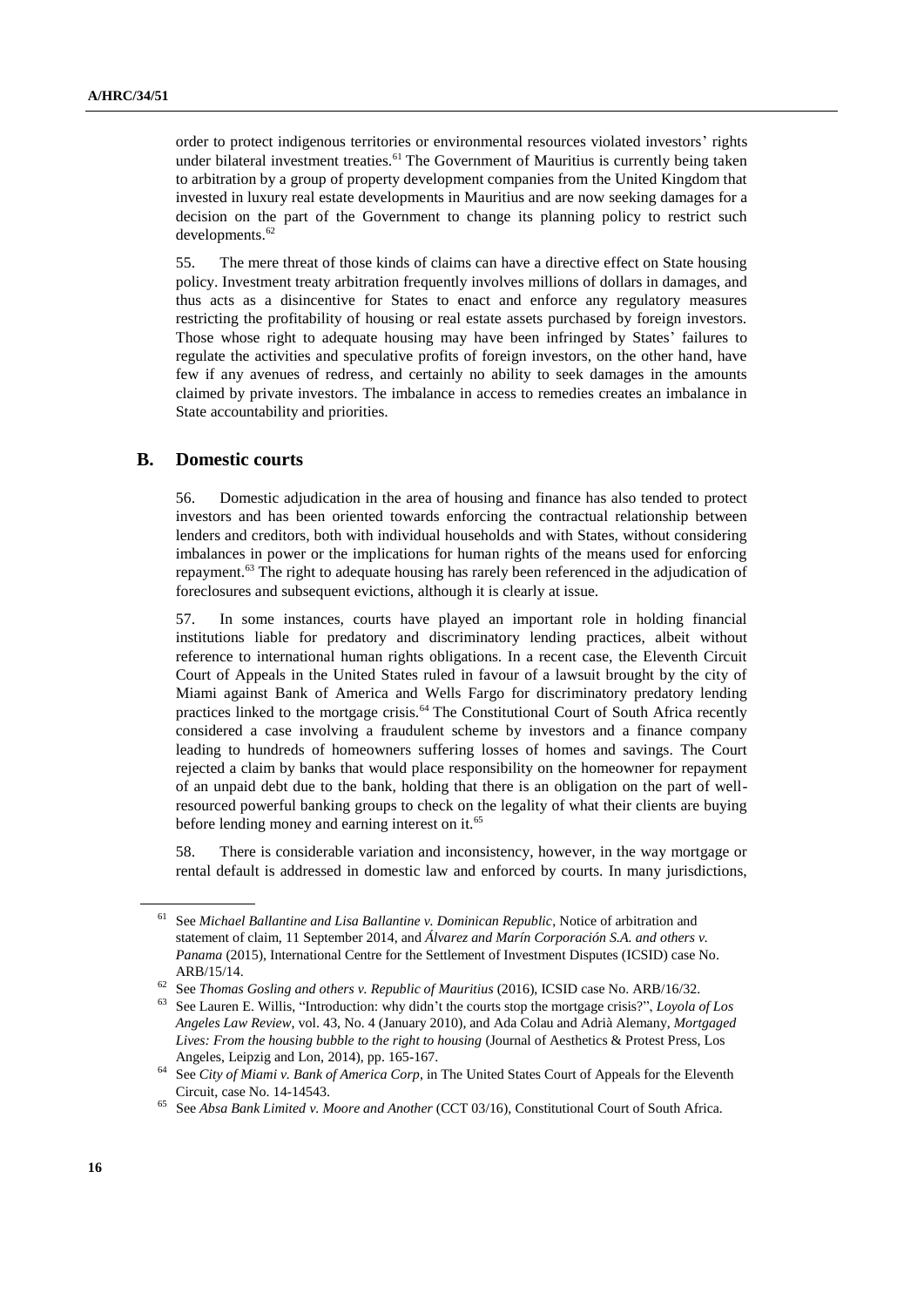foreclosure is a common practice for arrears in mortgage payments, regardless of the cause of the arrears and the consequences of foreclosure. Principles of international human rights law requiring, for example, that no eviction take place if it will lead to homelessness, have not generally been properly applied by domestic courts to evictions linked to defaults on mortgages or rent. The Special Rapporteur is concerned that in the area of housing, the "remedy" of eviction from homes is routinely applied in the case of unpaid debts, even though there are many other options available for courts to enforce repayment or restructuring of debts, short of invoking the State power to seize or evict individuals from their home, such as imposing repayment plans or garnishing wages. Foreclosures and evictions have severe effects on health and well-being and may result in the loss of custody of children. <sup>66</sup> Those are unacceptable consequences of default on mortgage or rent payments when other options are available. They are, moreover, generally contrary to international human rights law.

59. In some jurisdictions, foreclosures for mortgage default are not permitted and alternative procedures are limited by statute. Foreclosure was abolished in Ireland following the 2008 financial crisis, with an equivalent procedure to foreclosure provided, however, to the public asset management company, the National Asset Management Agency.<sup>67</sup> In Brazil, foreclosures are prohibited by law where residential properties are used by their owners for dwelling purposes, although creditors have developed ways of circumventing those restrictions. $^{68}$  In China, there are provisions for many other options for collecting outstanding debts, with foreclosure only being permitted when all other options have been exhausted.<sup>69</sup> In Spain, however, mortgage arrears are not considered to have been discharged by a foreclosure, which means indebted homeowners are required to continue to make payments on outstanding arrears even after having lost their home.<sup>70</sup>

60. In the first case to be considered by the Committee on Economic, Social and Cultural Rights under the Optional Protocol to the International Covenant on Economic, Social and Cultural Rights, *I.D.G. v. Spain*, the Committee considered States' obligations to ensure access to justice in the context of mortgage foreclosure. As a result of a domestic court's lack of diligence, the author of the communication had not received notification of mortgage enforcement proceedings and received no other communication prior to an auction order. In those circumstances, the Committee found that the author's right to access to justice to protect the right to housing had been violated. The Committee found that "such notice in respect of a foreclosure application needs to be adequate, in accordance with the standards of the Covenant applicable to the right to housing".<sup>71</sup> The Committee clarified that Spain should ensure that no eviction takes place without due process guarantees, affirming that "the right to housing should be ensured to all persons irrespective of income or access to economic resources".<sup>72</sup>

61. In that case, the author was able to remain in her home and the Committee did not address the question of whether foreclosure and eviction from housing, potentially into

<sup>66</sup> Colau and Alemany, *Mortgaged Lives*, pp. 165-167.

 $67$  See Ireland, Land and Conveyancing Law Reform Act 2009 and National Asset Management Agency Act 2009.

<sup>68</sup> Bruno Martins, Eduardo Lundberg and Tony Takeda, "Housing finance in Brazil: institutional improvements and recent developments", Inter-American Development Bank Working Paper, No. 269 (2011), pp. 8-9. Available fro[m www.iadb.org/document.cfm?pubDetail=1&id=36411946.](http://www.iadb.org/document.cfm?pubDetail=1&id=36411946)

<sup>69</sup> Tien Foo Sing, Yonglin Wang and Daxuan Zhao, "Impact of foreclosure laws on mortgage loan supply and performance", 10 September 2016. Available from

https://papers.ssrn.com/sol3/papers.cfm?abstract\_id=2837333.

<sup>70</sup> Colau and Alemany, *Mortgaged Lives*, pp. 165-167.

<sup>71</sup> See Committee on Economic, Social and Cultural Rights, *I.D.G. v. Spain*, para. 11.1.

See the Committee's general comment No. 4 (1992) on the right to adequate housing, para. 7.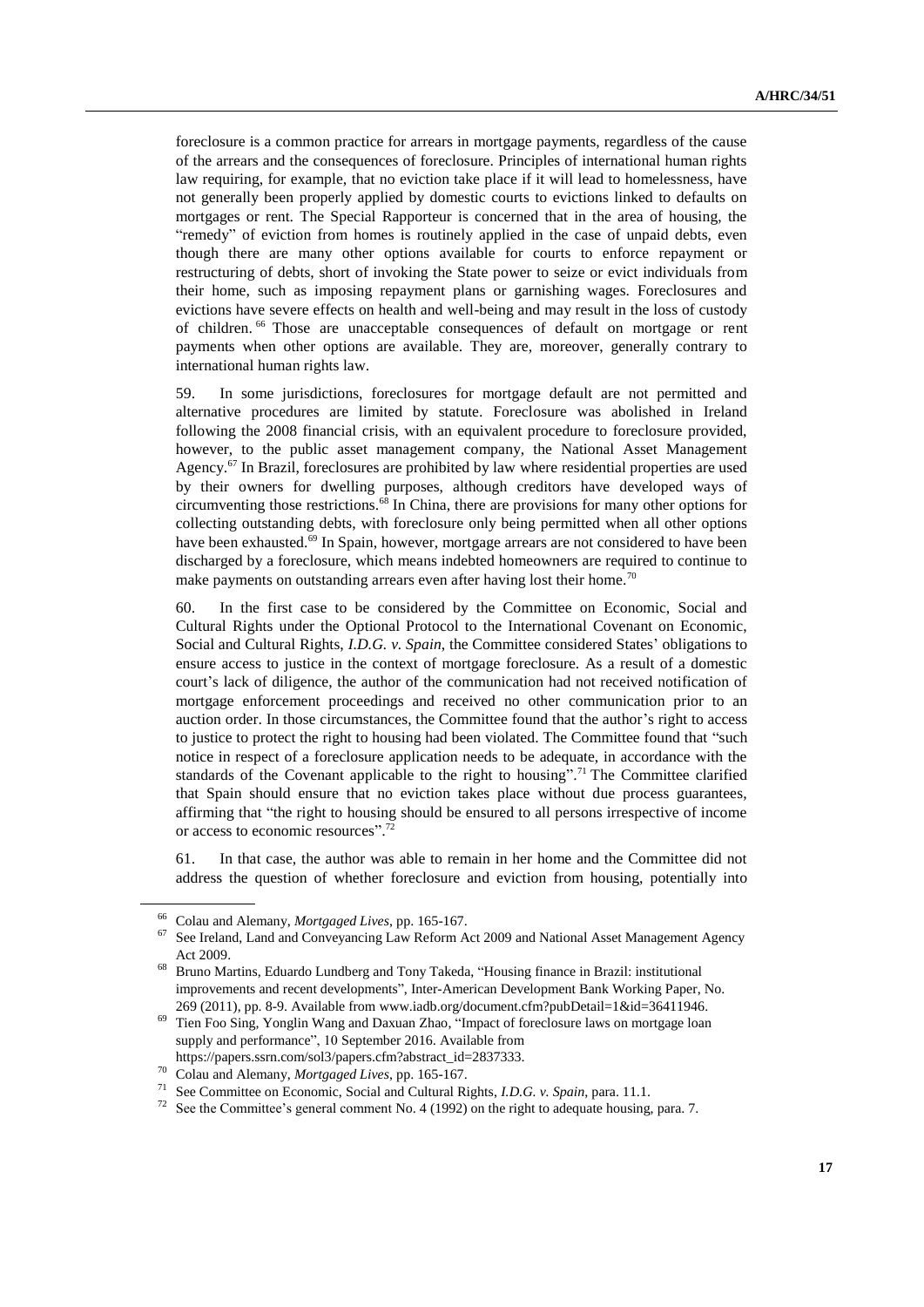homelessness, was a reasonable remedy in the case of mortgage or rent default or whether it was consistent with State obligations to respect the right to adequate housing. It is hoped that the issue will be subject to consideration and clarification by the Committee and other human rights bodies in future cases. In the Special Rapporteur's view, the all too common practice of depriving people of their homes as a remedy for outstanding mortgage or rental arrears should be subject to more rigorous human rights review than it has received to date from domestic courts and international human rights bodies.

### **C. Business and human rights**

62. Emerging norms for business and human rights and increased attention to corporate social responsibility offer additional avenues through which to pursue enhanced accountability and effective remedies for violations of human rights linked to the financialization of housing.

63. A leading framework for the human rights responsibilities of business enterprises is the Guiding Principles on Business and Human Rights: Implementing the United Nations "Protect, Respect and Remedy" Framework. It is grounded in three pillars: (a) the obligation of States to protect against human rights abuses committed by companies; (b) the responsibility of business enterprises to respect human rights, and thus avoid causing or contributing to adverse human rights impacts; and (c) the obligation of States to provide victims with access to effective remedies when rights are breached. A similar framework is applied in the ten principles of the United Nations Global Compact, the first two of which commit businesses to support and respect the protection of internationally proclaimed human rights and to refrain from complicity in human rights abuses.<sup>73</sup> The Principles for Responsible Investment, launched in 2006 by the United Nations Environment Programme Finance Initiative and the Global Compact, provide a voluntary framework for the incorporation of environmental, social and governance issues into decision-making and ownership practices. Over 1,200 investment institutions have become signatories, with approximately US\$ 45 trillion assets under management.<sup>74</sup>

64. Despite the growing attention to the importance of business and human rights and despite the fact that housing represents the largest global business sector, very little attention has been paid to the obligations of business enterprises and financial corporations operating in the real estate and housing sector with respect to the right to adequate housing. The "Practical guide to ESG integration for equity investing", for example, makes no reference to human rights in relation to investments in housing and other real estate. The International Organization of Securities Commissions, whose members regulate more than 95 per cent of the world's capital markets, has not addressed the central role that human rights in general and the right to housing in particular should play in the regulation of capital markets.<sup>75</sup>

65. Decisions made by global financial corporations, institutions and private equity firms regarding access to credit, foreclosures and development priorities have a direct impact on homelessness, displacement and access to affordable housing. The adoption of progressive policies with respect to corporate social responsibility by investors in housing

<sup>73</sup> Se[e www.unglobalcompact.org/what-is-gc/mission/principles/principle-1.](file:///C:/Users/isomova/AppData/Local/Temp/www.unglobalcompact.org/what-is-gc/mission/principles/principle-1)

<sup>74</sup> See www.unglobalcompact.org/take-action/action/responsible-investment.

See Tajinder Singh, Deputy Secretary General of the International Organization of Securities Commission, "IOSCO initiatives and the challenges going forward", remarks to the Annual General Meeting and Conference of the International Council of Securities Associations, Stockholm, 23 May 2016. Available from www.iosco.org/library/speeches/pdf/20160523-Tajinder-Singh.pdf.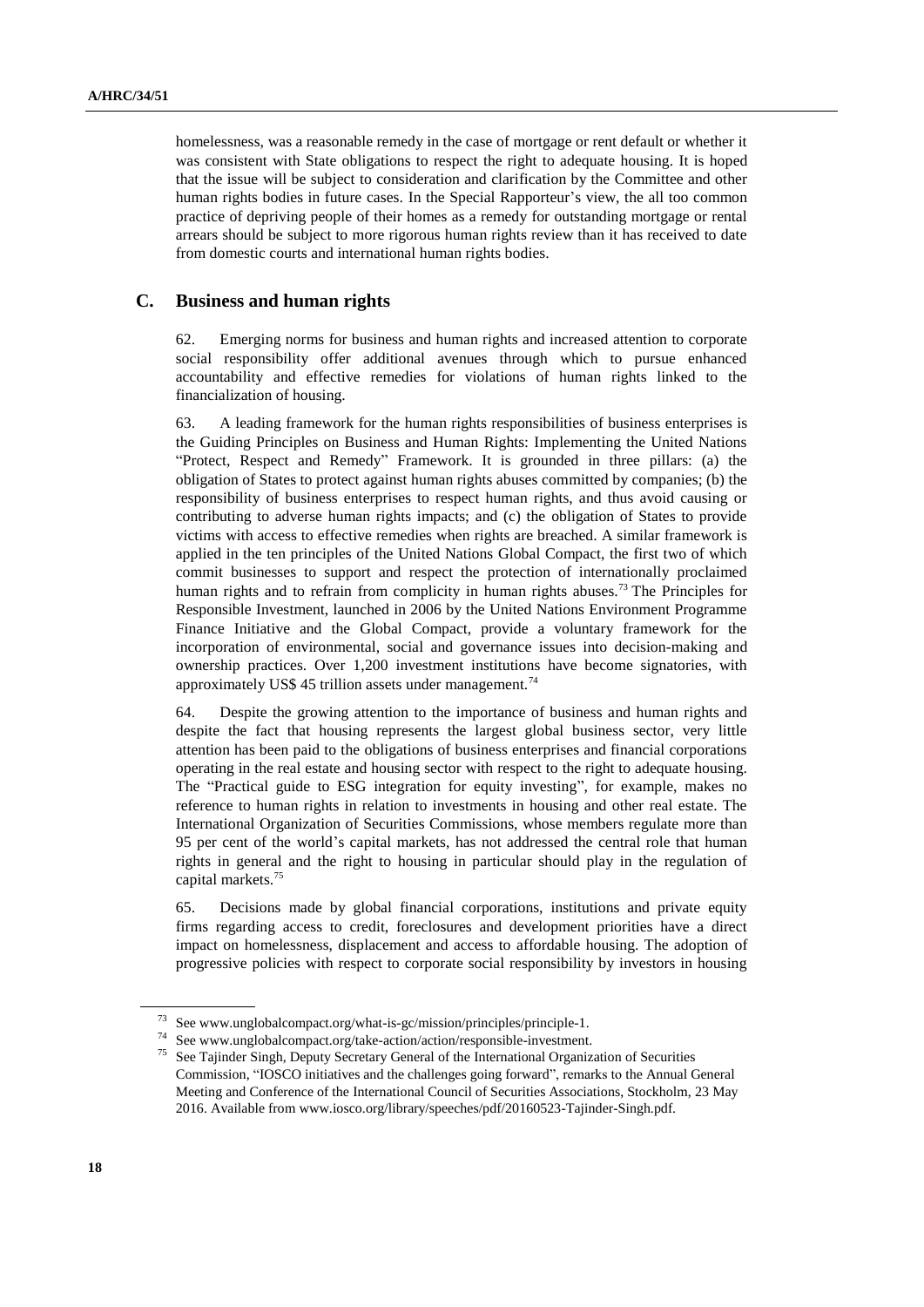and real estate could play an important role in redirecting investment towards the social use of housing and advancing the implementation of the Sustainable Development Goals.

66. Business and human rights guidelines in the housing sector must recognize the responsibility of private investors and the obligations of regulators of capital markets to ensure that the needs of vulnerable and marginalized groups are adequately addressed through inclusive investment strategies and to contribute to the realization of the right to housing and the implementation of the 2030 Agenda and the New Urban Agenda.

## **VI. Policy responses to the financialization of housing**

67. Policy responses to the financialization of housing have tended to prioritize support for financial institutions over responding to the needs of those whose right to adequate housing is at stake. Spending on bailouts of banks and financial institutions after the 2008 financial crisis far outstripped spending to provide assistance to the victims of the crisis. In fact, many national Governments made substantial cuts to their housing programmes. As noted above, the World Bank continues to promote "financial liberalization" rather than active State intervention in housing provision in emerging economies, despite the evidence that financialization generally increases inequality and fails to address the needs of the millions of households living in situations of homelessness or grossly inadequate informal housing.<sup>76</sup>

68. Nonetheless, a number of subnational and national governments have started to address the effects of excess capital flows and financialization on affordability and access to housing for low-income households. Initiatives have been advanced at both national and subnational levels providing a number of tools that can at least curb the excesses of financialization and mitigate its effects.

69. In response to the mortgage crisis in Spain, the autonomous regions of Andalusia and Catalonia introduced progressive laws explicitly affirming the social function of housing and facilitating temporary expropriation of vacant housing.<sup>77</sup> Catalonian legislation also prohibited foreclosures and evictions that would result in homelessness.<sup>78</sup> Both of those regional initiatives were struck down by the Constitutional Court as encroaching on the jurisdiction of the national Government and opposing the general economic interests of the country.<sup>79</sup> In response, at least in the case of Catalonia, the legislation was reintroduced with amendments and was passed by the Catalonian parliament.<sup>80</sup>

70. A number of States, including Austria, China, the Philippines, Thailand and Viet Nam, have instituted restrictions on foreign purchasers of residential real estate. The province of British Columbia in Canada has introduced a 15 per cent foreign homeowner

<sup>76</sup> See International Bank for Reconstruction and Development and World Bank Group, "World Bank Group support for housing finance". See also Aalbers, *The Financialization of Housing*, p. 73.

<sup>77</sup> See Aalbers, *The Financialization of Housing*, p. 73.

<sup>&</sup>lt;sup>78</sup> See Autonomous Region of Catalonia, Spain, Ley 24/2015, de 29 de julio, de medidas urgentes para afrontar la emergencia en el ámbito de la vivienda y la pobreza energética, arts. 2, 3 and 4, and Regional Government of Andalusia, Decreto-Ley 6/2013, de 9 de abril, de medidas para asegurar el cumplimiento de la Función Social de la Vivienda.

<sup>79</sup> Se[e www.boe.es/diario\\_boe/txt.php?id=BOE-A-2015-6831](http://www.boe.es/diario_boe/txt.php?id=BOE-A-2015-6831) (BOE-A-2015-6831, 19 June 2015), and [www.boe.es/diario\\_boe/txt.php?id=BOE-A-2016-5337,](http://www.boe.es/diario_boe/txt.php?id=BOE-A-2016-5337) (BOE-A-2016-5337, 3 June 2016).

<sup>80</sup> See Clara Blanchar, "Cataluña recupera la ley contra los desahucios que anuló el Constitucional", *El País*, 22 December 2016.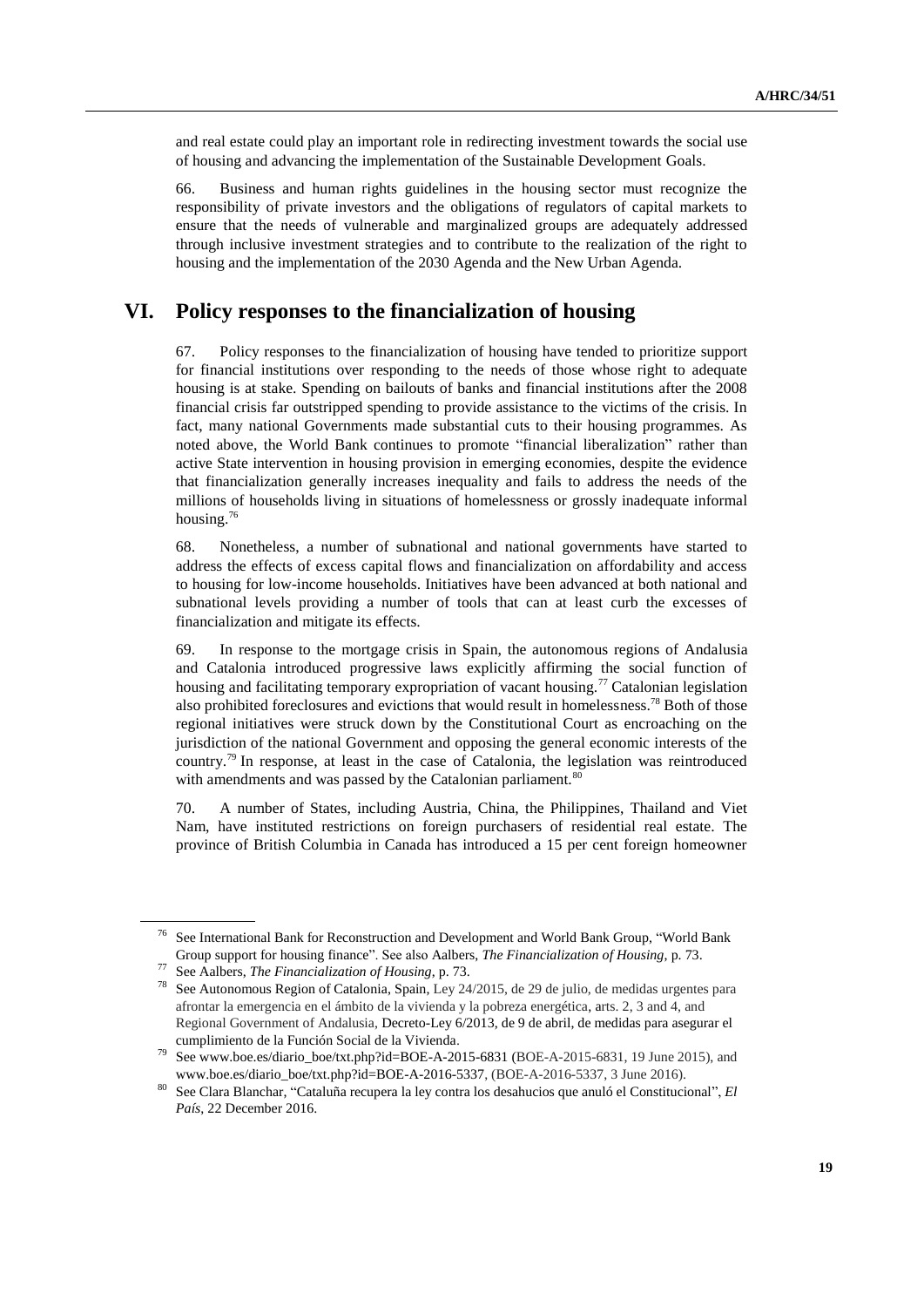tax.<sup>81</sup> The City of Vancouver recently approved a 1 per cent tax, which would apply to both foreign and domestic investors, on vacant homes in order to address the issue of approximately 20,000 vacant homes in its overheated speculative housing market. Net revenue from those taxes is to be invested in affordable housing initiatives.<sup>82</sup>

71. Elsewhere, taxes on luxury properties have been instituted. Singapore imposes an 18 per cent property sales tax<sup>83</sup> and an additional buyer stamp duty on wealthy property owners and investors, with revenues used to subsidize homeownership of low-income individuals.<sup>84</sup> A number of jurisdictions, including China, Germany and Malaysia, have introduced a property speculation tax. <sup>85</sup> Tax in China, announced in early 2013 after renewed speculative activity in the housing market, involves a straight 20 per cent on capital gains, $^{86}$  and in Taiwan Province of China, residential property owners are taxed 15 per cent on the sale price of their property if they sell it within one year of purchase and 10 per cent if sold within two years.

72. Some Governments have chosen to encourage a more inclusive approach to private investment in housing in the form of financial incentives to encourage the development of affordable units. The Government of Algeria, for example, finances the development of rental housing for households earning less than 1.5 times the minimum wage, on free government land. It also provides a lease-to-own programme for households with little down-payment capacity.<sup>87</sup> Other Governments require that developers include a proportion of affordable units. The Mayor of London recently announced that builders will be required to ensure that 35 per cent of new homes that are built are genuinely affordable.<sup>88</sup>

73. Those types of programmes or agreements must be properly designed and monitored in order to be effective. For example, definitions of "affordability" do not always reflect actual income levels of those in housing need and accountability mechanisms to ensure that developers deliver are rarely in place. Additionally, agreements to include affordable housing within developments have sometimes resulted in the stigmatization of tenants occupying the affordable units. Referred to as the "poor door" phenomenon, low-income tenants are segregated from the more affluent residents, compelled to use separate, less attractive entrances and segregated services, such as laundry facilities and waste bins.<sup>89</sup>

<sup>81</sup> British Columbia, Ministry of Finance, "Additional property transfer tax on residential property transfers to foreign entities in the Greater Vancouver Regional District: Property Transfer Tax Act" (27 July 2016). Available from www2.gov.bc.ca/assets/gov/taxes/property-taxes/property-transfertax/forms-publications/is-006-additional-property-transfer-tax-foreign-entities-vancouver.pdf.

<sup>82</sup> See City of Vancouver, "Empty homes tax". Available from http://vancouver.ca/home-propertydevelopment/empty-homes-tax.aspx.

<sup>83</sup> Ibid.

<sup>84</sup> See Sock-Yong Phang and Matthias Helbie, "Housing policies in Singapore", Asian Development Bank Institute Working Papers, No. 559 (Tokyo, Asian Development Bank Institute, 2016). Available from www.adb.org/sites/default/files/publication/181599/adbi-wp559.pdf.

<sup>&</sup>lt;sup>85</sup> Andrew Heywood and Paul Hackett, "The case for property tax speculation", Smith Institute discussion paper (Smith Institute, 2013), p. 12. Available from [https://smithinstitutethinktank.files.wordpress.com/2014/11/the-case-for-a-property-speculation](https://smithinstitutethinktank.files.wordpress.com/2014/11/the-case-for-a-property-speculation-tax.pdf)[tax.pdf.](https://smithinstitutethinktank.files.wordpress.com/2014/11/the-case-for-a-property-speculation-tax.pdf)

<sup>86</sup> Ibid.

<sup>87</sup> See Centre for Affordable Housing Finance in Africa, "2014 Yearbook: housing finance in Africa: a review of some of Africa's housing finance markets" (South Africa, November 2014). Available from [www.housingfinanceafrica.org/wp-content/uploads/2014/11/CAHF-14.11.2014-small.pdf.](file:///C:/Users/isomova/AppData/Local/Temp/www.housingfinanceafrica.org/wp-content/uploads/2014/11/CAHF-14.11.2014-small.pdf)

<sup>&</sup>lt;sup>88</sup> See Dave Hill, "Sadiq Khan sets out key plans for more 'genuinely affordable' London homes", *Guardian*, 29 November 2016.

<sup>89</sup> See Hilary Osborne, "Poor doors: the segregation of London's inner-city flat dwellers", *Guardian*, 25 July 2014.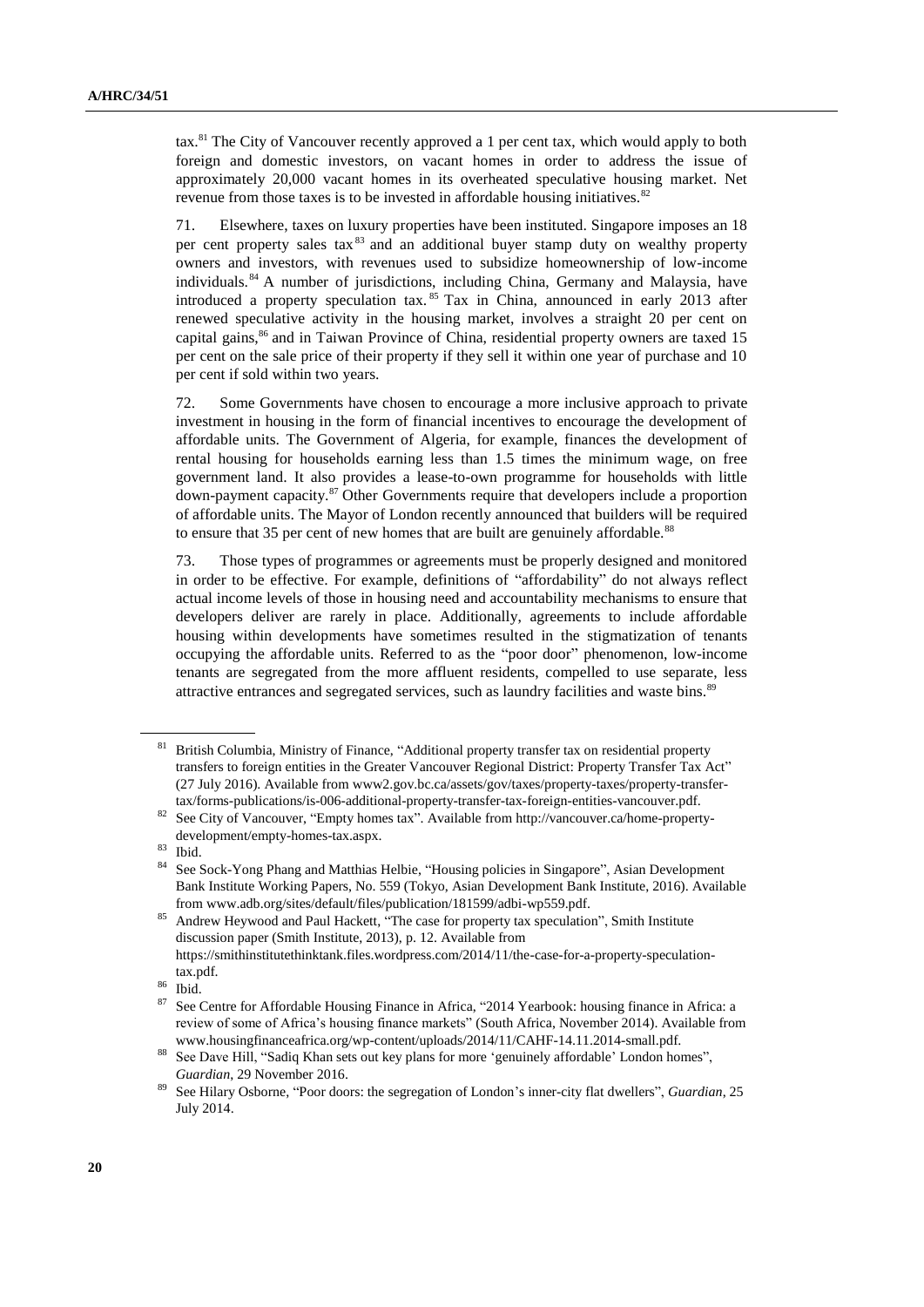74. A range of initiatives has also been introduced in a number of States and cities to provide access to credit for low-income households based on alternative, community controlled models of microfinancing. Growing either from non-governmental organizations or microenterprise lenders, microfinance allows low-income households to finance construction over time, often in unplanned areas.

## **VII. Conclusions and recommendations: the way forward**

75. **Despite the positive elements of some States' policy responses, overall responses have tended to be sporadic and reactive, addressing overheated markets or providing limited initiatives to expand access to credit. The broader systemic issues of financialization and commodification of housing remain largely unaddressed. What is lacking is for States to reclaim the governance of housing systems from global credit markets and, in collaboration with affected communities and with cooperation and engagement by central banks and financial institutions, redesign housing finance and global investment in housing around the goal of ensuring access to adequate housing for all by 2030.**

76. **Many States have been too deferential to the dynamics of unregulated markets and have failed to take appropriate action to bring private investment into line with the right to adequate housing. By providing tax subsidies for homeownership, tax breaks for investors, and bailouts for banks and financial institutions, States have subsidized the excessive financialization of housing at the expense of programmes for those in desperate need of housing. There seems to be a gross imbalance between the attention, mechanisms and resources that States have developed to support the financialization of housing and the complete deficit of housing for the implementation of the right to adequate housing.** 

77. **The Special Rapporteur suggests that the way forward requires a shift to take hold so that States ensure that all investment in housing recognizes its social function and States' human rights obligations in that regard. That requires a transformation of the relationship between the State and the financial sector, whereby human rights implementation becomes the overriding goal, not a subsidiary or neglected obligation. The Special Rapporteur believes that can be achieved with more constructive engagement and dialogue between States, human rights actors, international and domestic financial regulatory bodies, private equity firms and major investors. In order to create those new conversations and achieve that shift, the Special Rapporteur recommends the following:**

(a) **New initiatives should be developed in order to bridge the worlds of corporate and government finance, housing, planning and human rights. The Special Rapporteur recommends that an international high-level meeting of States, international financial institutions, human rights bodies, civil society organizations and relevant experts be organized to design a strategy for engaging financial regulatory bodies and actors in the realization of the goal of adequate housing for all by 2030;** 

(b) **Strategies developed by States and local governments to achieve target 11.1 of the Sustainable Development Goals and the New Urban Agenda should include a full range of taxation, regulatory and planning measures in order to re-establish housing as a social good, promote an inclusive housing system and prevent speculation and excessive accumulation of wealth;** 

(c) **Trade and investment treaties should recognize the paramountcy of human rights, including the right to housing, and ensure that States are fully**